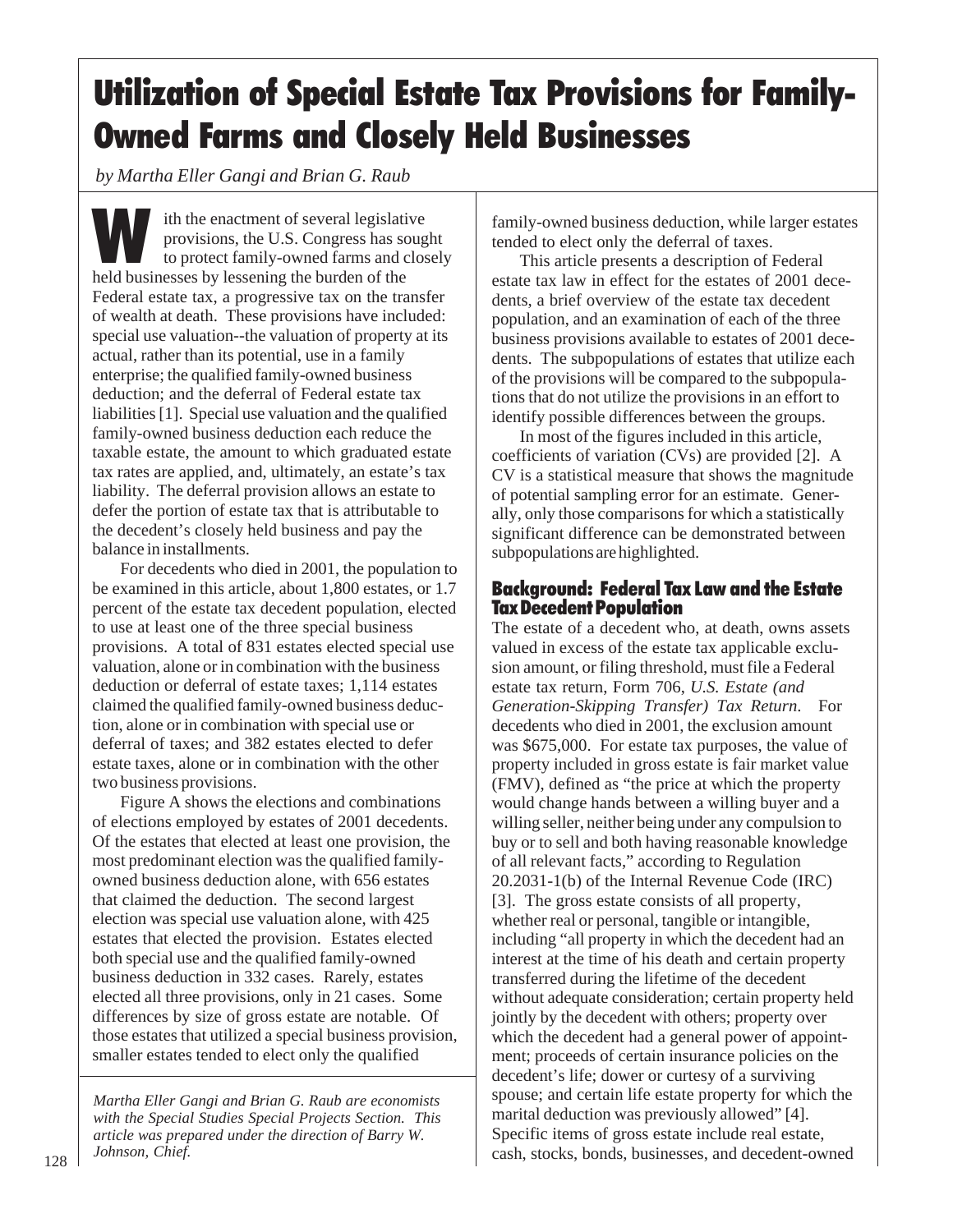# Figure A

## **Election of Special Business Provisions, by Size of Total Gross Estate**

|                                            | Total     |           |       |              |            | Election of business provisions 1 |            |         |             |
|--------------------------------------------|-----------|-----------|-------|--------------|------------|-----------------------------------|------------|---------|-------------|
| Size of total gross estate                 | number of | No        | SUV   | <b>QFOBI</b> | <b>DOT</b> | SUV and                           | SUV and    | QFOBI   | SUV, QFOBI, |
|                                            | estates   | elections | only  | only         | only       | <b>OFOBI</b>                      | <b>DOT</b> | and DOT | and DOT     |
|                                            |           | (2)       | (3)   | (4)          | (5)        | (6)                               |            | (8)     | (9)         |
|                                            | 108.330   | 106.519   | 425   | 656          | 221        | 332                               | 52         | 105     | 21          |
| Small (\$675,000 under \$2.5 million)      | 93.322    | 91,892    | 385   | 578          | 99         | 303                               | 28         | 25      | 12          |
| Medium (\$2.5 million under \$5.0 million) | 9.977     | 9.769     | 28    | 52           | 39         | 25                                | 14         | 44      |             |
| Large (\$5.0 million under \$10.0 million) | 3,454     | 3.329     | **12  | 21           | 55         | $**4$                             | $**10$     | 20      | $**2$       |
| Very large (\$10.0 million or more)        | .578      | .529      | $***$ | 5            | 28         | $***$                             | $***$      | 16      | $***$       |

\*\*Data combined to prevent disclosure of individual taxpayer data.

<sup>1</sup> Special use valuation is abbreviated as "SUV," the qualified family-owned business interest deduction is abbreviated as "QFOBI," and the deferral of taxes is abbreviated as "DOT." NOTES: Detail may not add to totals due to rounding.

life insurance policies, among others. Assets of gross estate are valued at a decedent's date of death, unless the estate's executor or administrator elects to value assets at an alternate valuation date, 6 months from the date of death, described in IRC section 2032. Alternate valuation may be elected only if the value of the estate, as well as the estate tax, is reduced between the date of death and the alternate date. The estate tax return is due 9 months from the date of the decedent's death, although a 6-month filing extension is allowed.

In 2001, some 108,330 individuals died with gross estates above the estate tax exclusion amount of \$675,000 in assets. These decedents owned more than \$198.8 billion in total assets and reported almost \$20.8 billion in net estate tax liability. Decedents for whom an estate tax return was filed represented 4.6 percent of all deaths that occurred for Americans during 2001, according to vital statistics data collected by the U.S. National Center for Health Statistics. Estate tax decedents for whom a tax liability was reported, 49,845, represented 2.1 percent of the American decedent population for 2001[5].

# Liquidity

The special use valuation, qualified family-owned business deduction, and deferral provisions place constraints on the use of property by heirs, in exchange for reduced or deferred estate tax liabilities. The desire and ability of heirs to continue in the family enterprise is an important determinant of an estate's use of these special provisions. In addition, the value of a closely held business or farm must constitute a significant percentage of the estate to be eligible for the provisions. Thus, the availability of liquid assets

may also be an important factor in an estate's decision to elect any of the three business provisions discussed in this article. Liquid assets are defined as cash and assets that can be quickly converted into cash at low cost. In this article, liquid assets include cash, State and local bonds, Federal Government bonds, publicly traded stock, and insurance on the life of the decedent owned by the decedent and included in the total gross estate. As the following sections of the article will show, estates that claimed any of the three business provisions had, on average, significantly less liquidity than estates that did not claim a provision.

In several sections, this paper uses a measure called the "liquidity ratio" to compare estates that claimed an estate tax business provision to those that did not. This ratio is calculated by dividing the total value of liquid assets by the combined value of reported net estate tax liability and other debts, including mortgages and liens, owed by the estate [6].

Individuals who own a family farm or closely held business may have an incentive to decrease their holdings of liquid assets through *inter vivos* giving, so that their estates may qualify for one or more of the available business provisions. Consider a simple, hypothetical example. An individual has personal holdings worth \$5.0 million in adjusted gross estate [7]. His or her ownership of a closely held business is worth \$1.5 million, or 30 percent of the total. Upon death, his or her estate could not qualify for the deferral of tax provision because it does not meet the requirement that the value of the closely held business constitute 35 percent or more of the adjusted gross estate. However, suppose that, prior to death, he or she gives a total of \$1.0 million in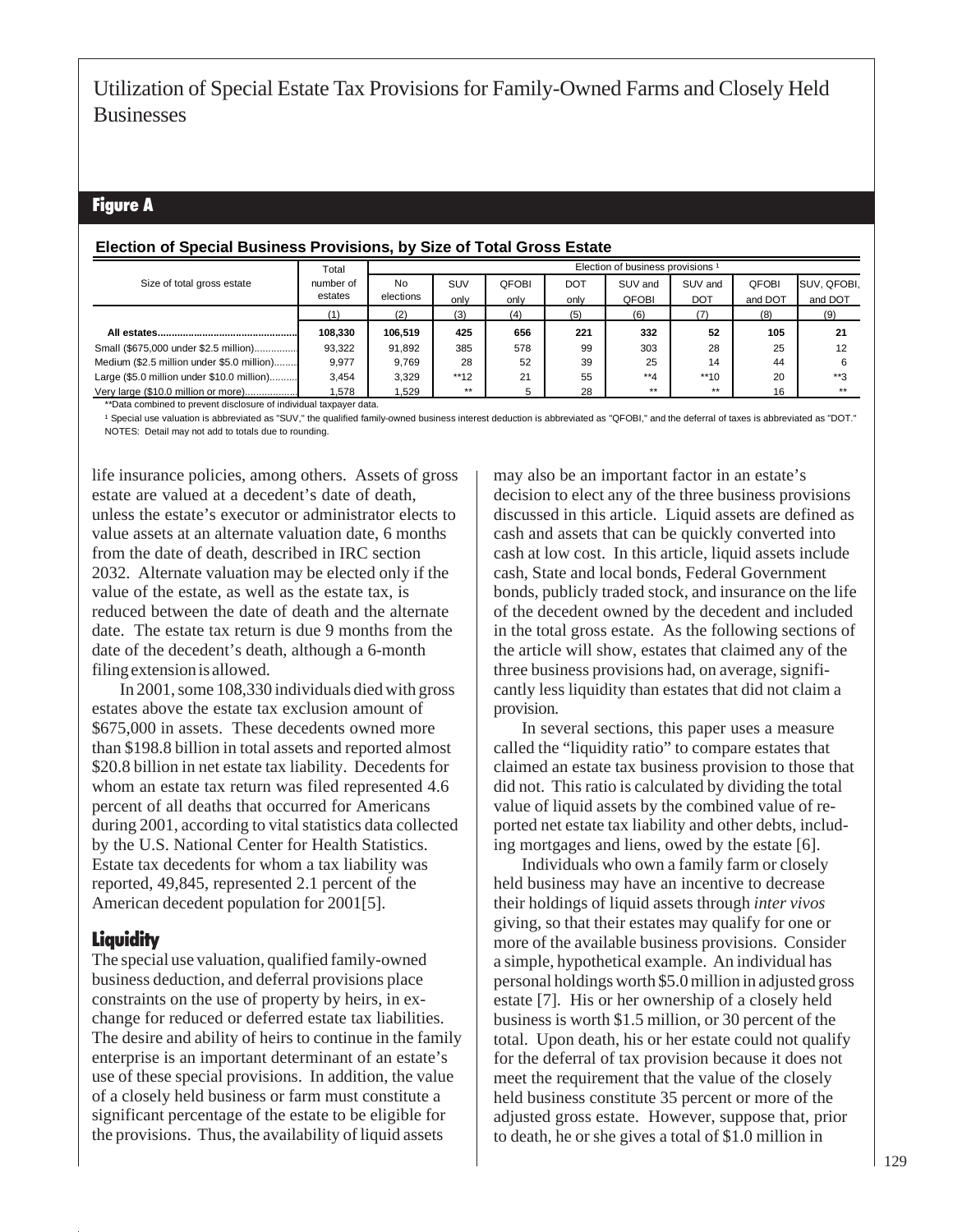stocks and bonds to various family members. In this case, upon death, the closely held business would make up 37.5 percent of the value of the adjusted gross estate (\$1.5 million/\$4.0 million). If this estate meets the other requirements for claiming the deferral of tax provision, it would now qualify for the deferral of tax provision.

## Special Use Valuation

With the Tax Reform Act of 1976, Congress protected U.S. farms and closely held businesses by providing for special use valuation of decedents' interests in real property devoted to such businesses. For estate tax purposes, the value of property included in gross estate, including real property, is generally the fair market value based on property's potential "highest and best use." However, for real property that is used by a decedent or family member in a farm or other business as of the decedent's date of death, as well as in 5 of 8 years preceding death, the executor may elect to value such property at its "qualified," or actual, use in the business, if certain requirements are met. According to the Internal Revenue Code, the term "family member" may include any ancestor of the decedent; the spouse of the decedent; a lineal descendant of the decedent, decedent's spouse, or parent; or the spouse of any lineal descendant.

In order for an estate to elect special use valuation, several other conditions must be met: real property must be transferred from the decedent to a qualified family member of the decedent; at least 25

percent of the adjusted value of the gross estate must consist of the real property, where adjusted value is defined as fair market value of real property less any debts against the property; at least 50 percent of the adjusted value of the gross estate must consist of real and other business property; and the estate must consent to payment of additional estate tax--"recapture tax"--if within 10 years of death the property is sold to an unqualified heir, if the property is no longer used for qualified purpose, or if the qualified heir ceases to fully participate for more than 3 years in any 8-year period. For estates of decedents who died in 2001, the allowed maximum reduction in value between fair market value and special use value was \$800,000 [8].

For 2001, some 831 estates elected special use valuation (SUV) for real property (see Figure B). Although this accounted for only 0.8 percent of all estates, it represented about 6.6 percent of estates that reported farm real estate. Of those 831 estates, about half--405 estates--made protective elections of special use. An estate's executor may make a protective election if he or she must file a Federal estate tax return prior to final determination of real property's qualification as special use property. As such, the election is contingent upon property's value as finally determined. Estates with protective elections do not separately report fair market and qualified use values for real property.

Smaller estates were more likely to claim this provision than their larger counterparts. As shown in Figure B, about 0.8 percent of small estates (those

#### Figure B

**Number of Estates, Number That Held Farm Real Estate, and Number That Elected SUV, by Size of Total Gross Estate**

| Size of total gross estate | Total number of<br>estates | Estates with farm real<br>estate | Estates that elected<br><b>SUV</b> | <b>CV</b> |
|----------------------------|----------------------------|----------------------------------|------------------------------------|-----------|
|                            |                            |                                  |                                    |           |
|                            | 108,330                    | 12,683                           | 831                                | 12.6      |
|                            | 93,321                     | 10.925                           | 728                                | 14.1      |
|                            | 9,977                      | 1.102                            | 74                                 | 27.1      |
|                            | 3,449                      | 442                              | 23                                 | 28.1      |
|                            | .583                       | 214                              |                                    | 8.3       |

<sup>1</sup> Coefficient of variation (CV), the ratio of an estimate's standard error to the estimate, is used to measure the magnitude of potential sampling error. The CVs shown refer to the number of estates that elected "SUV," shown in Column 3.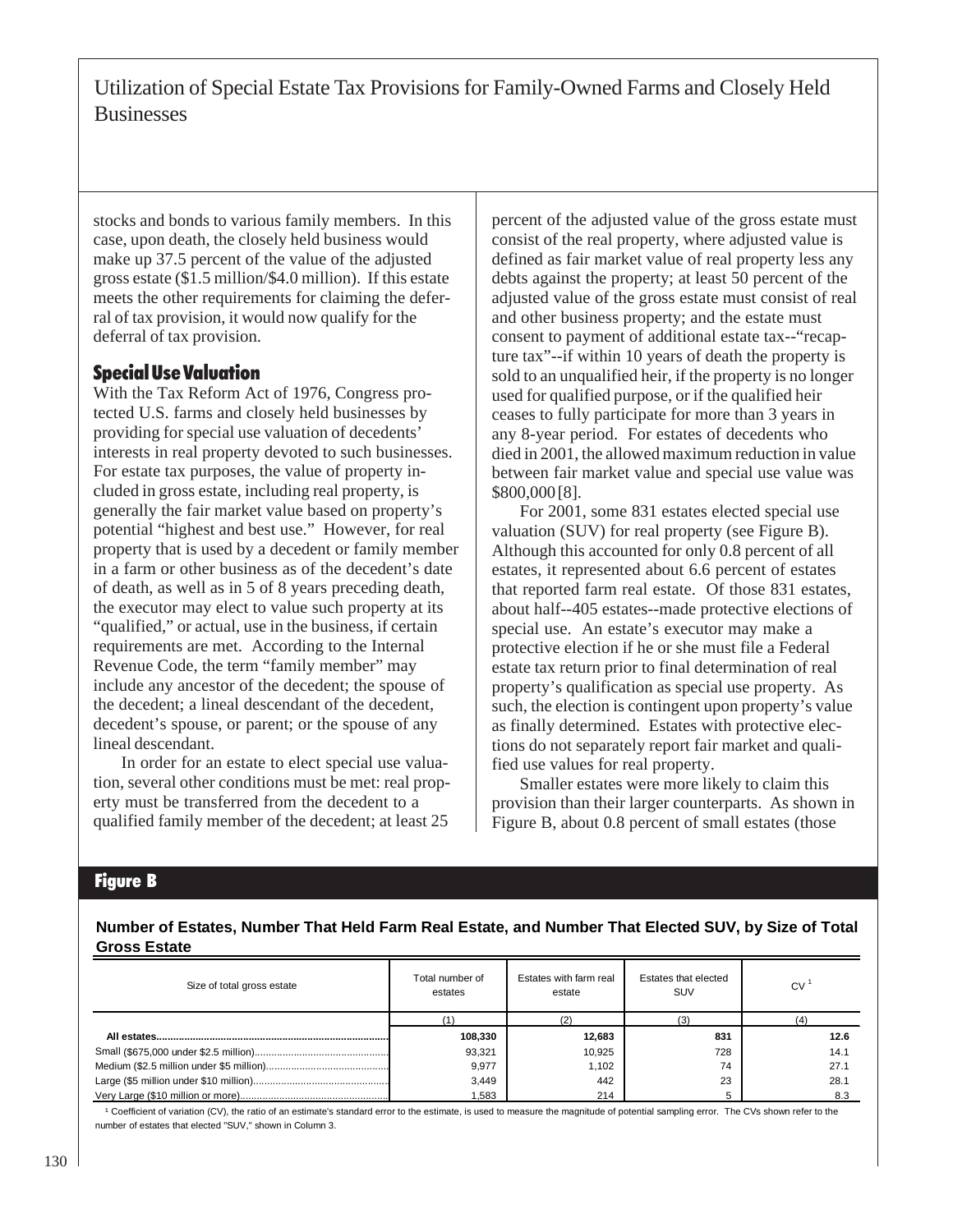with less than \$2.5 million in total gross estate) claimed SUV, while only 0.3 percent of their very large counterparts used the provision. Reported fair market value for qualifying property was \$377.2 million, and the property value decreased to \$189.0 million for qualifying purposes.

The demographic characteristics of decedents whose estates claimed SUV differed from the characteristics of decedents whose estates did not claim SUV. Decedents whose estates claimed SUV lived, on average, almost 83 years, while decedents whose estates did not claim SUV lived, on average, only 79 years. Similarly, decedents from SUV estates differed in marital status from decedents from non-SUV estates, as shown in Figure C. While 43.5 percent of non-SUV estate tax decedents were married and 42.3 percent were widowed, SUV decedents with these statuses were 27.6 percent and 58.7 percent, respectively. The balance of the decedents in both groups were single, separated, or divorced.

The distribution of SUV and non-SUV estates by marital status looks somewhat different when the estates of male decedents are considered separately from the estates of female decedents. Widowed decedents made up the majority of SUV-estate decedents for both men and women. And, while a

similar percentage of female decedents from SUV estates and non-SUV estates were widowed, 70.0 percent and 61.1 percent, respectively, male decedents from SUV estates were widowed nearly twice as often as their counterparts from non-SUV estates, 48.1 percent and 24.7 percent, respectively.

Taken together, the demographic differences between SUV decedents and estate tax decedents who did not use this provision are unsurprising. The higher average age of decedents whose estates claimed SUV corresponds to the higher proportion of widowed decedents in this subpopulation. The difference in marital status composition between the two groups is expected due to the availability of the unlimited marital deduction. With this deduction, the first spouse to die may leave an unlimited amount of property to the surviving spouse and thereby minimize or postpone estate tax liability until the death of the second spouse. It is reasonable to assume that the estate of the second spouse to die would be more likely to elect special use valuation for real property, since, for the first spouse to die, the marital deduction eliminates most, if not all, potential estate tax liability.

In terms of liquidity, estates that claimed SUV differ significantly from estates that did not claim SUV. Figure D presents estates' financial capacity

### Figure C

#### **Number of Estates that Elected SUV, by Sex and Marital Status**

|                |                       |        | SUV estates      |                 | Non-SUV estates |                  |                 |  |
|----------------|-----------------------|--------|------------------|-----------------|-----------------|------------------|-----------------|--|
| Sex            | <b>Marital status</b> | Number | Percent of total | CV <sup>1</sup> | Number          | Percent of total | CV <sup>1</sup> |  |
|                |                       | (1)    | (2)              | (3)             | (4)             | (5)              |                 |  |
| All            | All                   | 831    | 100.0            | 12.6            | 107,498         | 100.0            | 0.1             |  |
|                | Married               | 229    | 27.6             | 22.3            | 46,805          | 43.5             | 1.2             |  |
|                | Widowed               | 488    | 58.7             | 17.0            | 45,443          | 42.3             | 1.3             |  |
|                | Single                | 65     | 7.8              | 46.2            | 10,038          | 9.3              | 3.3             |  |
|                | Other <sup>2</sup>    | 48     | 5.8              | 54.5            | 5,212           | 4.8              | 4.3             |  |
| <b>Females</b> | All                   | 406    | 48.9             | 18.4            | 51,874          | 48.3             | 1.1             |  |
|                | Married               | 55     | 6.6              | 49.5            | 12,606          | 11.7             | 2.9             |  |
|                | Widowed               | 284    | 34.2             | 21.5            | 31,709          | 29.5             | 1.7             |  |
|                | Single                | 29     | 3.5              | 72.0            | 5,030           | 4.7              | 5.0             |  |
|                | Other <sup>2</sup>    | 38     | 4.6              | 68.8            | 2,529           | 2.4              | 6.6             |  |
| <b>Males</b>   | All                   | 424    | 51.0             | 17.4            | 55,624          | 51.7             | 1.0             |  |
|                | Married               | 174    | 20.9             | 24.8            | 34,199          | 31.8             | 1.5             |  |
|                | Widowed               | 204    | 24.5             | 27.3            | 13,734          | 12.8             | 3.0             |  |
|                | Single                | 36     | 4.3              | 60.0            | 5,008           | 4.7              | 4.6             |  |
|                | Other <sup>2</sup>    | 10     | 1.2              | 29.2            | 2,683           | 2.5              | 5.6             |  |

<sup>1</sup> Coefficient of variation (CV), the ratio of an estimate's standard error to the estimate, is used to measure the magnitude of potential sampling error. The CVs shown in Columns 3 and 6 refer to the number of estates shown in Columns 1 and 4, respectively.

² Decedents who were divorced or separated, or whose marital status could not be determined, were assigned a marital status of Other.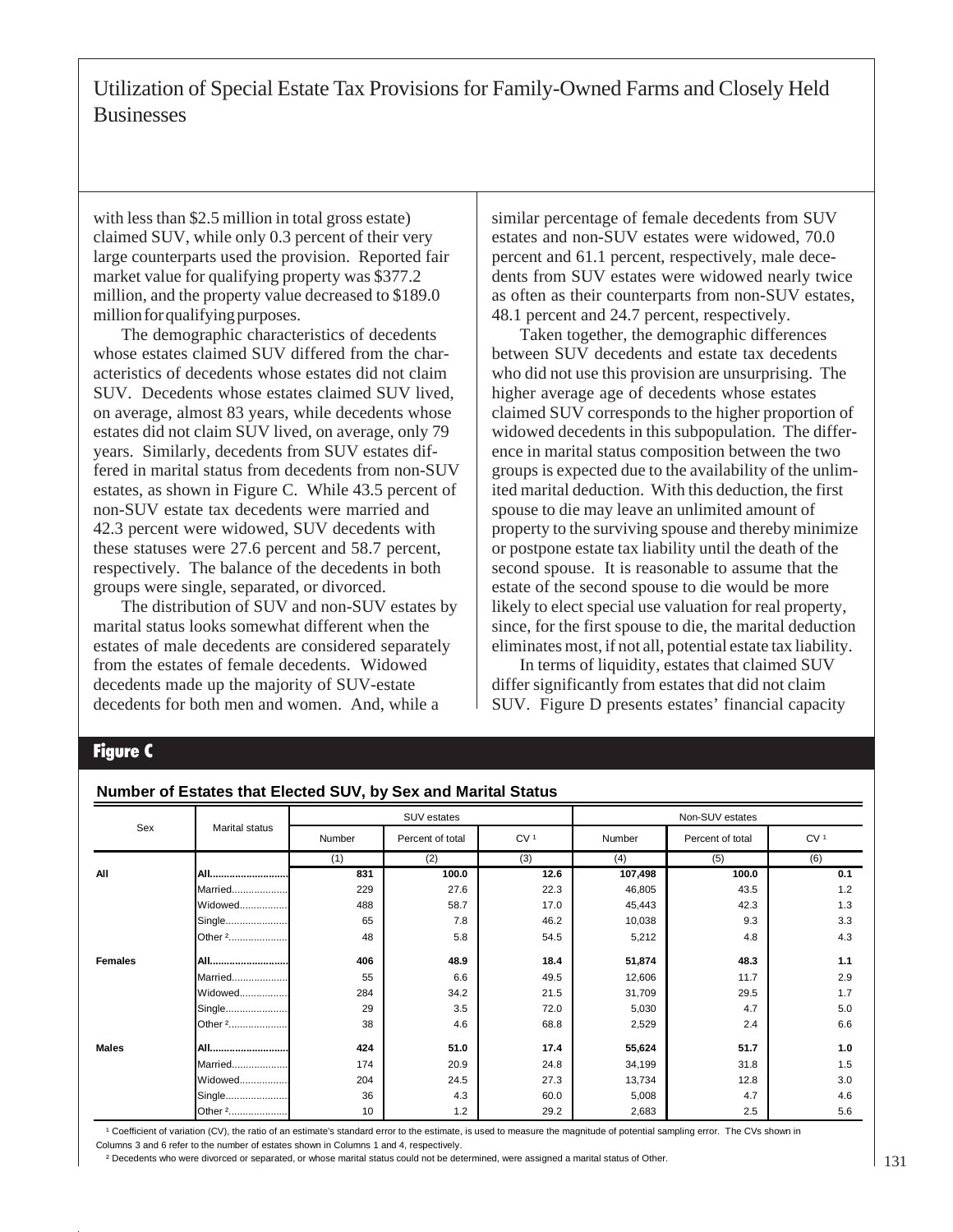## Figure D



#### **Liquidity Ratio of SUV and Non-SUV Estates, by Size of Total Gross Estate**

\* Coefficient of variation (CV), the ratio of an estimate's standard error to the estimate, is used to measure the magnitude of potential sampling error. <sup>1</sup> Liquidity ratio is defined as liquid assets (cash and cash management accounts, State and local bonds, Federal government bonds, publicly traded stock, and life insurance) divided by net estate tax plus mortgages and liens.

² Estate size classes are defined as follows: Small--\$675,000 under \$2.5 million, Medium--\$2.5 million under \$5 million, Large--\$5 million under \$10 million, and Very Large--\$10 million or more.

to meet Federal estate tax responsibilities and other debts, including mortgages and liens, with only accumulated liquid assets. Overall, estates that did not claim special use valuation had greater liquid resources with which to meet financial obligations compared to estates that claimed special use, as the ratio of liquid assets to debts was 4.3 for all estates that did not claim SUV and 1.8 for all estates that claimed SUV. This was true across all size of gross estate categories. The greatest proportionate difference between liquidity for non-SUV estates and SUV estates existed for medium-sized estates, for which the liquidity ratio was 3.5 and 1.0, respectively.

Figure E presents the overall asset composition for estates that claimed SUV compared to those that did not. As expected, given the requirements for claiming this provision, farm assets, including farm real estate and agri-business assets, made up a much larger portion of SUV estates, 42.8 percent, than non-SUV estates, 2.9 percent. Other significant differences exist for personal residences, 3.3 percent for claimant estates versus 9.3 percent for nonclaimant estates, and liquid assets, 26.9 percent

for claimant estates versus 58.2 percent for nonclaimant estates [9]. In contrast, there was relatively little difference in the overall importance of closely held businesses in claimant estates and nonclaimant estates. Closely held business assets represented only 4.6 percent of the total gross estate for estates that claimed SUV, similar to the 3.6 percent for those estates that did not claim the provision. Since special use valuation can be applied only to real property, this suggests that real property made up a relatively small part of the total value of closely held businesses held in SUV estates [10].

Another way to compare the asset holdings of SUV estates to holdings of non-SUV estates is by examining the mean dollar values of each asset type. Across size of gross estate categories, the mean value of farm assets for SUV estates that reported farm assets was between 2.0 and 3.8 times greater than the mean value of farm assets in non-SUV estates that reported farm assets (Figure F) [11]. The disparity between the mean values for estates that reported farm assets was greatest in very large estates, with SUV estates reporting a mean value of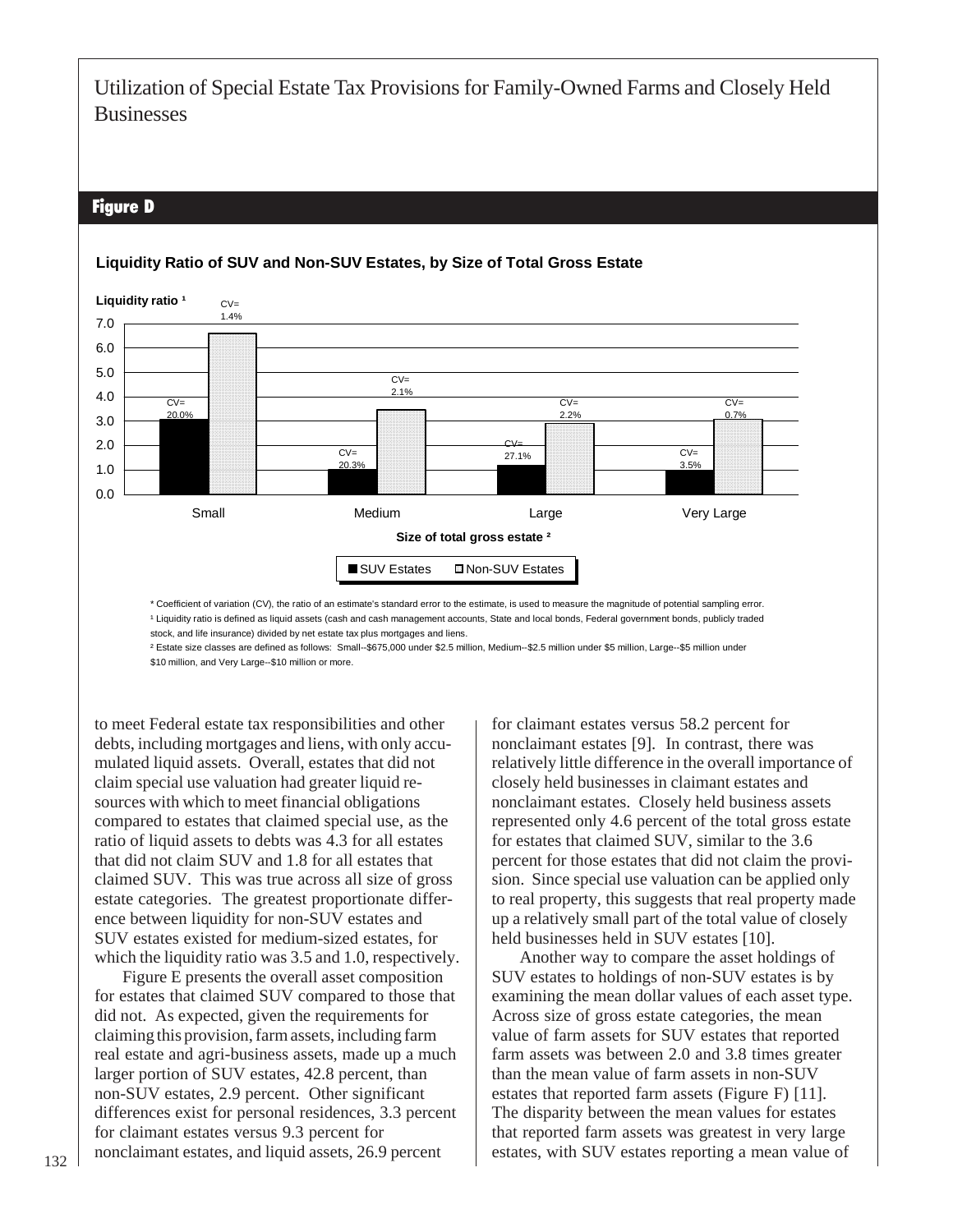### Figure E

#### **Composition of Estates, by SUV Status**



<sup>1</sup> The value of farms includes farm real estate and agri-business assets.

<sup>2</sup> Liquid assets are defined as the combination of cash and cash management accounts, State and local bonds, Federal Government bonds, publicly traded stock and insurance on the life of the decedent.

<sup>3</sup> Other financial assets are defined as the combination of corporate and foreign bonds, bond funds, diversified mutual funds, and real estate investment trusts.

<sup>4</sup> Other business assets are defined as the combination of limited partnerships, real estate partnerships, and miscellaneous business assets. <sup>5</sup> All other assets are comprised of retirement assets, mortgages and notes owed to the estate, depletable and intangible assets, art, and other miscellaneous assets.

\$6.1 million in farm assets, compared with a mean value of \$1.6 million for non-SUV estates. The majority of SUV estates, 85.9 percent, reported farm assets, while only 12.8 percent of non-SUV estates reported farm assets.

The mean values of liquid assets and personal residences were substantially lower for SUV estates that reported these assets compared to non-SUV estates in each size of gross estate category. Across size of gross estate categories, the mean values for liquid assets in SUV estates that reported liquid assets ranged from 1.7 to 2.8 times less than the means for non-SUV estates that reported liquid

assets, while the mean values of personal residences for those SUV estates that reported personal residences ranged from 1.5 to 3.0 times less than the means for non-SUV estates that reported personal residences. Almost all estates reported liquid assets, as 100.0 percent of SUV estates reported liquid assets and 99.7 percent of non-SUV estates reported liquid assets. A little less than a third, 31.5 percent, of SUV estates reported personal residences, while 61.7 percent of non-SUV estates reported personal residences.

Figure F also suggests that estates that claimed SUV differed from those that did not in the mean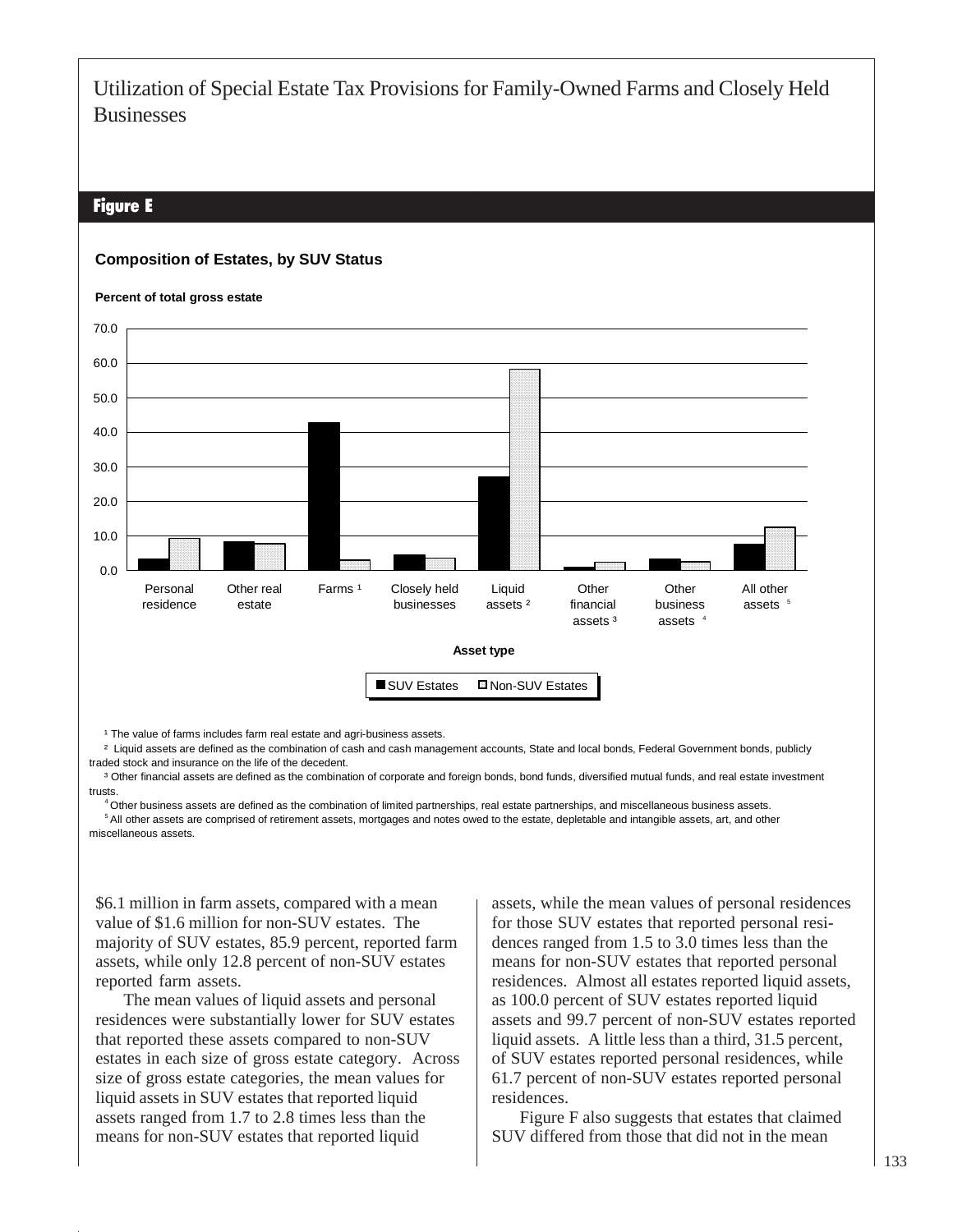### Figure F

#### **Mean Values of Selected Assets and Deductions, by SUV Status and Size of Total Gross Estate**

|                                                                   | Size of total gross estate <sup>1</sup> |                   |                 |                   |                 |                   |                 |                   |                    |  |
|-------------------------------------------------------------------|-----------------------------------------|-------------------|-----------------|-------------------|-----------------|-------------------|-----------------|-------------------|--------------------|--|
| Selected items and SUV status                                     |                                         | Small estates     |                 |                   | Medium estates  |                   | Large estates   |                   | Very large estates |  |
|                                                                   |                                         | Mean <sup>2</sup> | CV <sub>3</sub> | Mean <sup>2</sup> | CV <sup>3</sup> | Mean <sup>2</sup> | CV <sub>3</sub> | Mean <sup>2</sup> | CV <sub>3</sub>    |  |
|                                                                   |                                         | (1)               | (2)             | (3)               | (4)             | (5)               | (6)             | (7)               | (8)                |  |
| <b>Selected assets</b>                                            |                                         |                   |                 |                   |                 |                   |                 |                   |                    |  |
| Closely held businesses                                           | Non-SUV                                 | 289,669           | 4.6             | 676,286           | 4.7             | 1,385,615         | 4.2             | 4,984,053         | 1.9                |  |
|                                                                   | <b>SUV</b>                              | 394,946           | 32.7            | 233,973           | 78.6            | 1,716,277         | 36.8            |                   | $\star\star$       |  |
| Farms <sup>4</sup>                                                | Non-SUV                                 | 338,971           | 3.0             | 663,601           | 7.0             | 927,822           | 9.3             | 1,618,629         | 1.9                |  |
|                                                                   | <b>SUV</b>                              | 682,544           | 8.7             | 1,792,871         | 13.3            | 2,253,072         | 33.0            | 6,122,625         | 9.0                |  |
| Other financial assets <sup>5</sup>                               | Non-SUV                                 | 84,501            | 2.5             | 154,816           | 5.5             | 227,028           | 5.3             | 682.706           | 2.0                |  |
|                                                                   | <b>SUV</b>                              | 73,400            | 39.1            | $***$             | $***$           | 209,136           | 37.9            | 339,245           | 5.5                |  |
| Personal residences                                               | Non-SUV                                 | 230,963           | 1.3             | 396,752           | 2.5             | 664,907           | 3.6             | 1,116,852         | 1.0                |  |
|                                                                   | SUV                                     | 154,206           | 22.0            | 134,375           | 32.1            | 396,209           | 7.1             | 513,669           | 7.8                |  |
| Liquid assets <sup>6</sup>                                        | Non-SUV                                 | 650,775           | 0.7             | 2.011.873         | 1.1             | 4,063,267         | 1.3             | 13,340,150        | 0.6                |  |
|                                                                   | <b>SUV</b>                              | 320,825           | 13.2            | 728,457           | 18.0            | 2,384,936         | 27.6            | 6,372,164         | 3.9                |  |
| <b>Selected deductions</b>                                        |                                         |                   |                 |                   |                 |                   |                 |                   |                    |  |
| Mortgages & liens                                                 | Non-SUV                                 | 45,067            | 2.6             | 141,647           | 4.6             | 268,377           | 4.9             | 747,731           | 1.4                |  |
|                                                                   | <b>SUV</b>                              | 63,478            | 24.5            | 294,874           | 28.7            | 847,149           | 35.5            | 1,530,169         | 12.6               |  |
| Charitable bequest                                                | Non-SUV                                 | 294.407           | 4.5             | 852,132           | 6.2             | 1.864.744         | 5.7             | 6.651.402         | 1.9                |  |
| **Data deleted to prevent disclosure of individual taxpayer data. | <b>SUV</b>                              | 19.657            | 58.4            | $***$             | $\star\star$    | 2,077,187         | 29.8            | 73,542            | 3.0                |  |

1 Estate size classes are defined as follows: Small--\$675,000 under \$2.5 million, Medium--\$2.5 million under \$5 million, Large--\$5 million under \$10 million, and Very Large--\$10 million or more.

² The mean values shown are the means only for those returns which report the relevant asset type.

<sup>3</sup> Coefficient of variation (CV), the ratio of an estimate's standard error to the estimate, is used to measure the magnitude of potential sampling error. Each CV shown refers to the number in the column preceding it.

<sup>4</sup> The value of farms includes farm real estate and agri-business assets.

<sup>5</sup> Other financial assets are defined as the combination of corporate and foreign bonds, bond funds, diversified mutual funds, and real estate investment trusts.

<sup>6</sup> Liquid assets are defined as the combination of cash and cash management accounts, State and local bonds, Federal Government bonds, publicly traded stock,

and insurance on the life of the decedent.

value of selected deductions. In all but the smallest gross estate category, SUV estates that reported deductions for mortgages and liens had significantly higher mean values for the deduction than their non-SUV counterparts that reported the deduction. The difference between the means was greatest for large estates, as estates that claimed SUV averaged \$847,149, nearly 3.2 times greater than the \$268,377 average for estates that did not claim SUV. Very large SUV estates reported an average of \$1,530,169 in mortgages and liens compared to \$747,731 for very large non-SUV estates. The difference in the mean value of mortgages and liens may be related to the predominant role of farms in SUV estates, as research suggests that, in recent years, farm debt has

averaged about 15.0 percent of the value of farm assets [12]. The majority of both SUV and non-SUV estates reported mortgages and liens, 81.2 percent and 71.2 percent, respectively.

For estates in the smallest and largest gross estate categories that claimed a deduction for charitable bequests, SUV estates, on average, claimed a significantly smaller amount than non-SUV estates. This is not surprising, since the relative paucity of nonfarm assets in SUV estates compared to non-SUV estates may make charitable giving more difficult or less desirable. Among SUV estates, 11.1 percent claimed a deduction for charitable bequests, while 17.2 percent of non-SUV estates claimed a charitable deduction.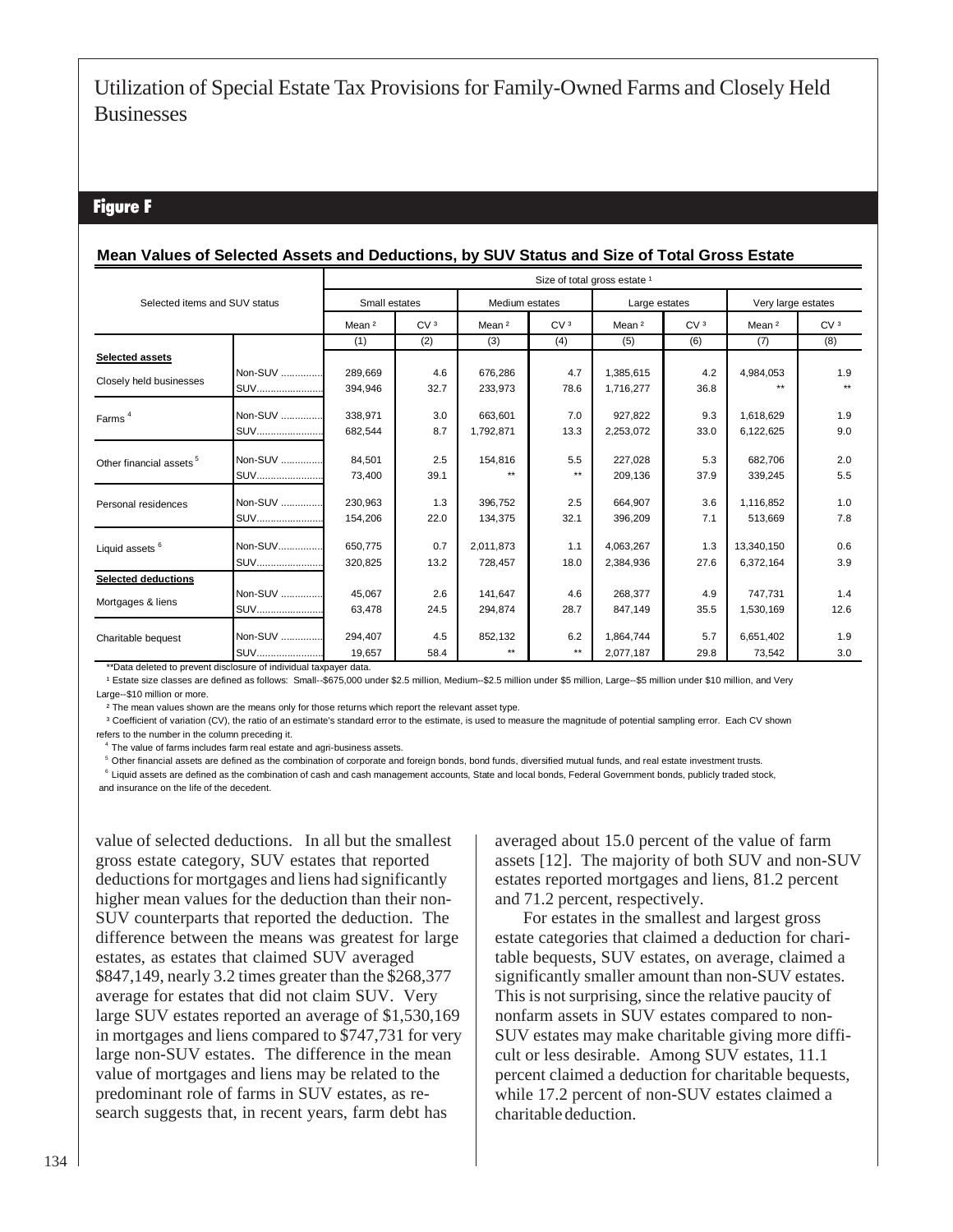## Qualified Family-Owned Business Interest **Deduction**

With the Taxpayer Relief Act (TRA) of 1997, Congress sought to safeguard family-run businesses and provided an estate tax deduction for "qualifying" family-owned business interests included in gross estate and transferred to qualified heirs. Requirements for utilizing the deduction are, with a few exceptions, similar to those for electing special use valuation. The principal place of business must be the United States, and the business entity must not have debt or equity that is tradable on an established securities market or secondary market. In addition, at least 50 percent of the business entity must be owned by the decedent and members of the decedent's family; or 70 percent must be owned by members of two families (and 30 percent owned by the decedent and members of the decedent's family); or 90 percent must be owned by three families (and 30 percent owned by the decedent and members of the decedent's family).

Several other requirements must be met, including: the value of the business interest must constitute at least 50 percent of a decedent's total gross estate less deductible debt, expenses, and taxes; the decedent or family member must have been actively engaged in the business; and additional estate tax is imposed if, within a period of 10 years after the decedent's death and before the qualified heir's death,

the heir fails to actively participate in the business for a total of 3 years in any 8-year period [13].

The qualified family-owned business interest deduction (QFOBI), initially set at \$675,000 in TRA of 1997, could not exceed \$1.3 million when combined with the applicable exclusion. Therefore, as the exclusion increased from \$625,000 in 1998 to \$1.5 million in 2004, the maximum allowable deduction decreased and finally disappeared in 2004 [14]. For decedents who died in 2001, the available deduction for qualified family-owned business was \$625,000.

Only a small fraction of estates utilized the qualified family-owned business deduction in calculating taxable estate and estate tax liability. For year-ofdeath 2001, only 1,114 estates, or 1.0 percent of the total, claimed the deduction, while small estates made up the majority, 82.3 percent, of those that used the deduction (Figure G). These 1,114 estates comprised about 7.1 percent of estates that reported closely held or agri-business assets. The likelihood that an estate would claim the deduction was greater for larger estates. Among all very large estates, 1.5 percent claimed the deduction, while only 1.0 percent of all small estates claimed the deduction. For all estates, the deduction reduced taxable estate by \$626.8 million.

While the largest percentage of decedents were married at death in the 2001 decedent population as a whole, the majority of decedents whose estates claimed the qualified family-owned business deduc-

## Figure G

#### **Number of Estates, Number That Held Closely Held Businesses or Agri-Business Assets, and Number That Elected QFOBI, by Size of Total Gross Estate**

| Size of total gross estate | Total number of<br>estates | Estates with closely held<br>businesses or agri-business assets | Estates that claimed<br><b>QFOBI</b> deduction | CV <sup>1</sup> |
|----------------------------|----------------------------|-----------------------------------------------------------------|------------------------------------------------|-----------------|
|                            |                            |                                                                 |                                                |                 |
|                            | 108,330                    | 15,612                                                          | 1,114                                          | 10.3            |
|                            | 93,321                     | 11,711                                                          | 917                                            | 12.2            |
|                            | 9,977                      | 2.219                                                           | 127                                            | 18.2            |
|                            | 3.449                      | 1.056                                                           | 47                                             | 17.6            |
|                            | 583.                       | 626                                                             | 23                                             | 0.4             |

<sup>1</sup> Coefficient of variation (CV), the ratio of an estimate's standard error to the estimate, is used to measure the magnitude of potential sampling error. The CVs shown refer to the number of estates that elected QFOBI, shown in Column 3.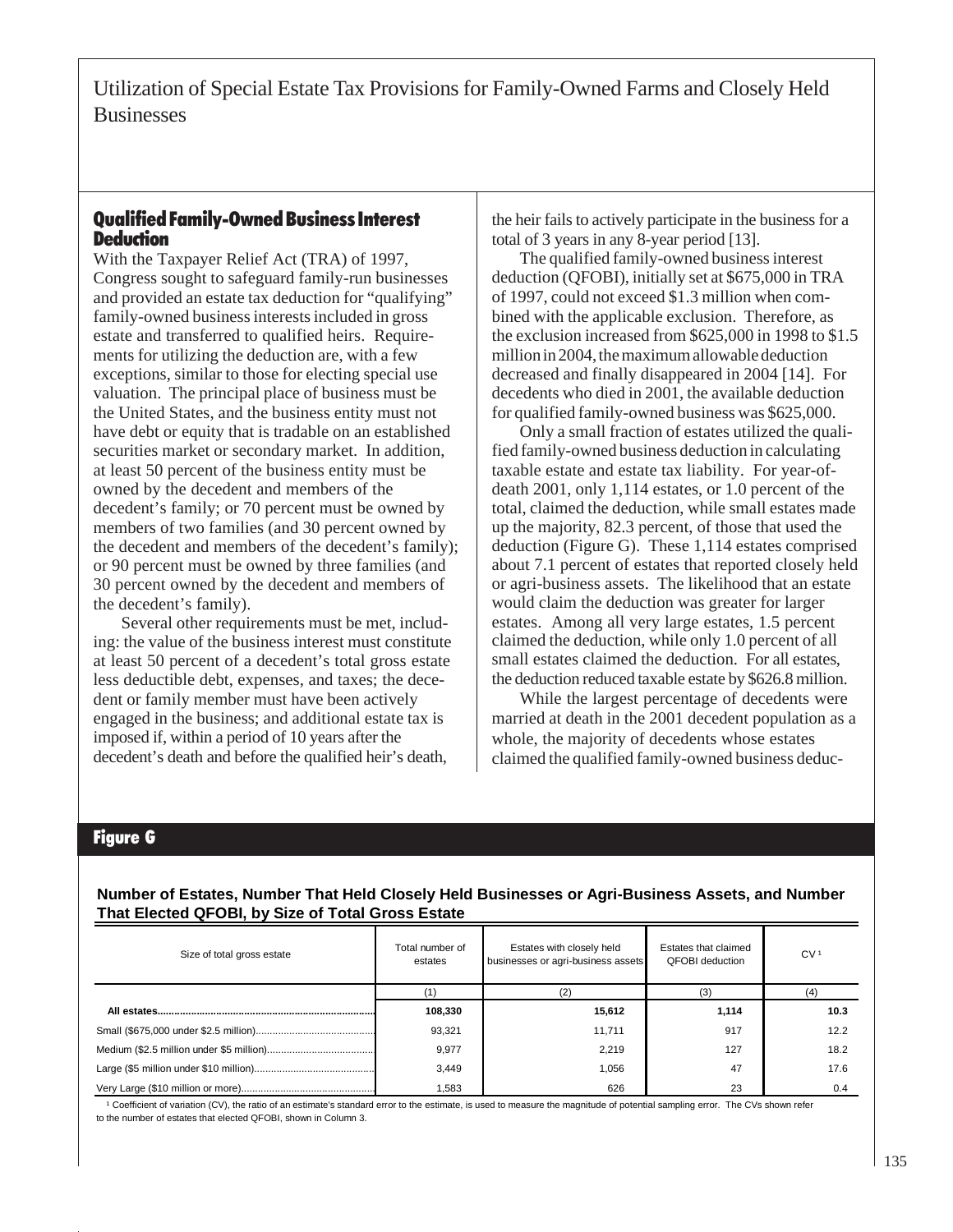tion, 63.5 percent, were widowed (Figure H). Non-QFOBI estates looked much like the estate tax decedent population as a whole, with 43.6 percent of decedents married at death and 42.2 percent of decedents widowed at death.

The sex composition of the QFOBI subpopulation is similar to the composition of the non-QFOBI subpopulation. Both subpopulations included a slight majority of males, as 53.4 percent of the QFOBI population was male and 51.7 percent of the non-QFOBI population was male (Figure H). This composition--a slight male majority--is unexpected, given the large majority of widowed decedents in the QFOBI subpopulation and the high likelihood that widowed decedents are female.

In terms of age, the mean age of decedents whose estates claimed the deduction was essentially the same as that of decedents whose estates did not claim the deduction, 79.6 years compared to 79.4 years, respectively.

A comparison of estates that claimed QFOBI to estates that did not claim the provision suggests that the two groups vary significantly in terms of liquidity. In fact, across all size of gross estate categories,

liquidity was much lower for estates that claimed the deduction (Figure I). Among those estates that claimed the deduction, the overall ratio of liquid assets to debts was 1.0, while the overall ratio for estates that did not claim the deduction was 4.4. The largest difference in liquidity between QFOBI and non-QFOBI estates existed for very large estates, for which the liquidity ratio was 0.5 and 3.1, respectively.

The asset composition of estates that claimed the qualified family-owned business deduction looked quite different than the composition of estates that did not claim the deduction. Figure J shows the asset composition of estates by QFOBI status. Estates that claimed the QFOBI deduction held higher percentages of closely held businesses and farms, compared to estates that did not claim the deduction. In the aggregate, closely held businesses made up 26.8 percent of QFOBI estates and only 3.3 percent of non-QFOBI estates. Farm assets represented 22.6 percent of QFOBI estates and only 2.9 percent of non-QFOBI estates.

Compared to QFOBI estates, non-QFOBI estates held greater concentrations of other assets, such as liquid assets and personal residences. Liquid assets made up a large percentage of non-QFOBI

## Figure H

#### **Number of Estates That Elected QFOBI, by Sex and Marital Status**

|                |                    |        | <b>QFOBI</b> estates |                 | Non-QFOBI estates |                  |                 |  |
|----------------|--------------------|--------|----------------------|-----------------|-------------------|------------------|-----------------|--|
| Sex            | Marital status     | Number | Percent of total     | CV <sup>1</sup> | Number            | Percent of total | CV <sup>1</sup> |  |
|                |                    | (1)    | (2)                  | (3)             | (4)               | (5)              | (6)             |  |
| All            |                    | 1,113  | 100.0                | 10.3            | 107,217           | 100.0            | 0.1             |  |
|                | Married            | 245    | 22.0                 | 17.7            | 46,789            | 43.6             | 1.2             |  |
|                | Widowed            | 707    | 63.5                 | 14.1            | 45,225            | 42.2             | 1.3             |  |
|                |                    | 62     | 5.6                  | 36.4            | 10,041            | 9.4              | 3.3             |  |
|                | Other <sup>2</sup> | 100    | 9.0                  | 29.1            | 5,162             | 4.8              | 4.3             |  |
| <b>Females</b> |                    | 520    | 46.7                 | 15.7            | 51,760            | 48.3             | 1.1             |  |
|                | Married            | 38     | 3.4                  | 50.0            | 12,623            | 11.8             | 2.9             |  |
|                | Widowed            | 410    | 36.8                 | 17.8            | 31,584            | 29.5             | 1.7             |  |
|                |                    | 29     | 2.6                  | 65.2            | 5,030             | 4.7              | 5.0             |  |
|                | Other 2            | 44     | 4.0                  | 56.6            | 2,523             | 2.4              | 6.6             |  |
| <b>Males</b>   |                    | 594    | 53.4                 | 13.6            | 55,456            | 51.7             | 1.0             |  |
|                | Married            | 207    | 18.6                 | 18.9            | 34,166            | 31.9             | 1.5             |  |
|                | Widowed            | 297    | 26.7                 | 22.9            | 13,640            | 12.7             | 3.0             |  |
|                |                    | 33     | 3.0                  | 37.8            | 5,011             | 4.7              | 4.6             |  |
|                |                    | 56     | 5.0                  | 27.1            | 2,638             | 2.5              | 5.6             |  |

<sup>1</sup> Coefficient of variation (CV), the ratio of an estimate's standard error to the estimate, is used to measure the magnitude of potential sampling error. The CVs shown in Columns 3 and 6 refer to the number of estates shown in Columns 1 and 4, respectively.

² Decedents who were divorced or separated, or whose marital status could not be determined, were assigned a marital status of Other.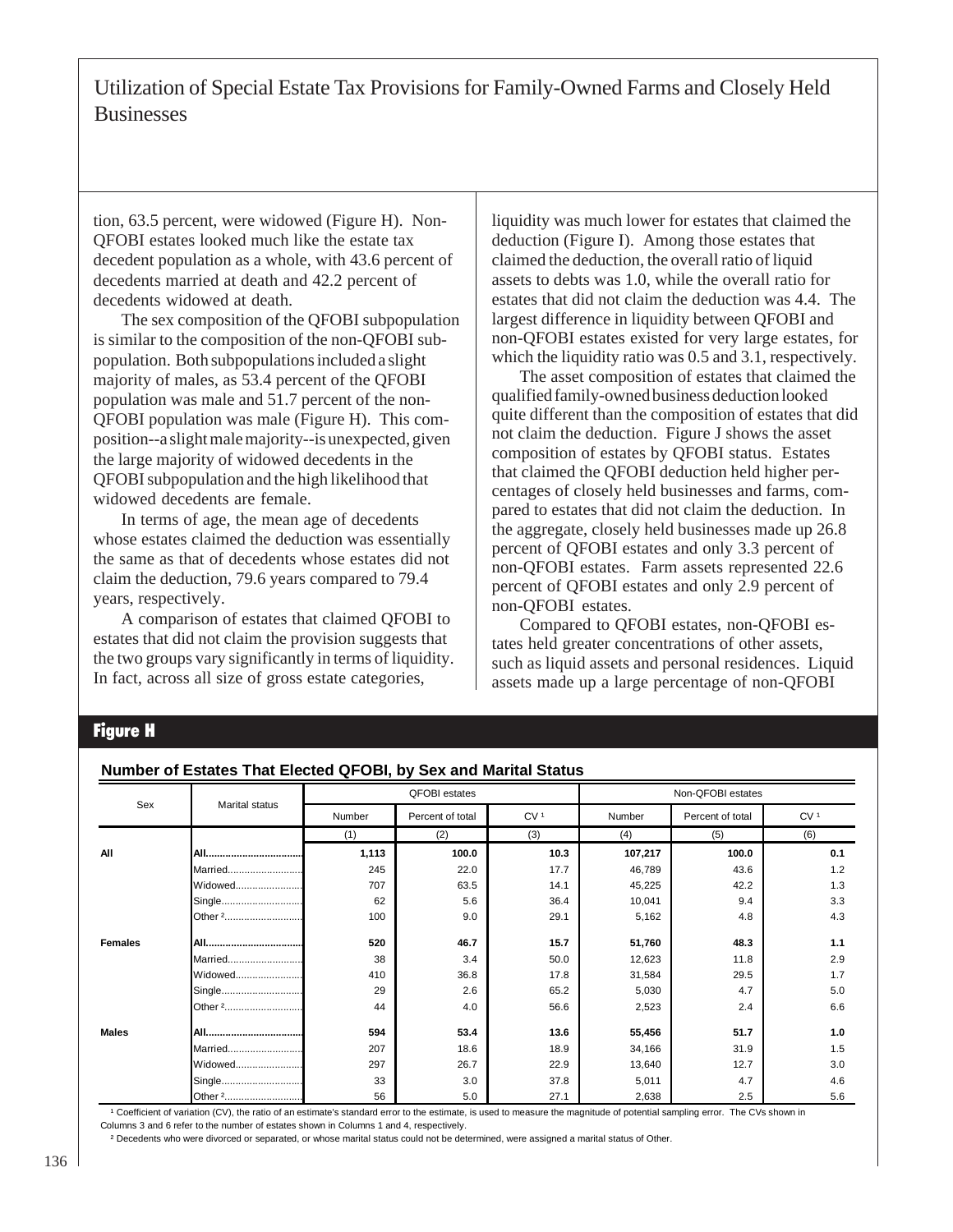## Figure I

#### **Liquidity Ratio of QFOBI and Non-QFOBI Estates, by Size of Total Gross Estate**

 \* Coefficient of variation (CV), the ratio of an estimate's standard error to the estimate, is used to measure the magnitude of potential sampling error. 0 1 2 3 4 5 6 7 Small Medium Medium Large Very Large **Size of total gross estate² QFOBI Estates Mon-QFOBI Estates** CV= 22.2%  $CV =$ 1.4%  $CV =$ 20.6% CV=  $7.0$  $\mathsf{C} \vee$ 21.8%  $CV =$ 2.2%  $C/V=$  $3.69$  $CV =$ 0.7% Liquidity ratio<sup>1</sup>

<sup>1</sup> Liquidity ratio is defined as liquid assets (cash and cash management accounts, State and local bonds, Federal Government bonds, publicly traded stock, and life insurance) divided by net estate tax plus mortgages and liens.

 ² Estate size classes are defined as follows: Small--\$675,000 under \$2.5 million, Medium--\$2.5 million under \$5 million, Large--\$5 million under \$10 million, and Very Large--\$10 million or more.

## Figure J

#### **Composition of Estates, by QFOBI Status**



<sup>1</sup> The value of farms includes farm real estate and agri-business assets.

 ² Liquid assets are defined as the combination of cash and cash management accounts, State and local bonds, Federal Government bonds, publicly traded stock, and insurance on the life of the decedent.

<sup>3</sup> Other financial assets are defined as the combination of corporate and foreign bonds, bond funds, diversified mutual funds, and real estate investment trusts.

 Other business assets are defined as the combination of limited partnerships, real estate partnerships, and miscellaneous business assets. 4 <sup>5</sup> All other assets are comprised of retirement assets, mortgages and notes owed to the estate, depletable and intangible assets, art, and other miscellaneous assets.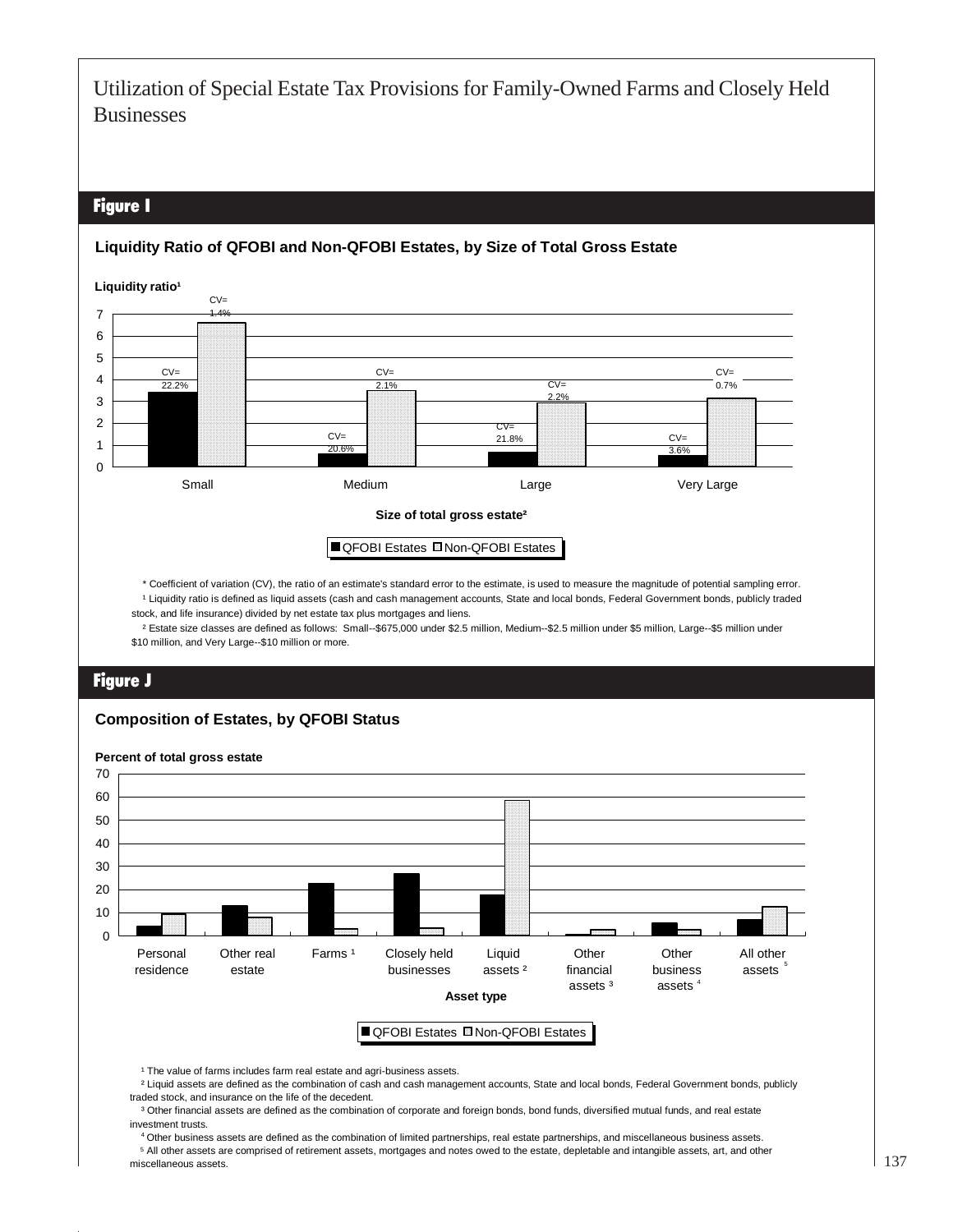estates, 58.5 percent, but a small percentage, 17.4 percent, of QFOBI estates. Non-QFOBI estates held 9.4 percent of total gross estate in personal residences, while QFOBI estates held 4.1 percent of total gross estate in personal residences.

Comparing mean values for certain asset and deduction categories again highlights some differences between estates that claimed the qualified family-owned business deduction and those that did not claim the deduction. As expected, given the requirements for claiming the deduction, the mean values for closely held businesses are much higher for estates that used the deduction, across all gross estate categories. The mean values for those that

used the deduction and reported closely held business assets ranged from 2.0 to 3.4 times higher than the mean values for those estates that did not use the deduction but reported closely held business assets (Figure K). For the largest estates that claimed the deduction and reported these business assets, the mean value for closely held businesses was \$15.8 million, while the mean value for estates that did not claim the deduction was \$4.7 million. Among QFOBI estates, 31.6 percent reported closely held business assets, while only 8.5 percent of non-QFOBI estates reported such assets.

Similarly, the mean values for farm assets, including real property used in an agri-business, were

## Figure K

|                                     |           |                   | Size of total gross estate |                   |                 |                   |                 |                   |                    |  |  |  |
|-------------------------------------|-----------|-------------------|----------------------------|-------------------|-----------------|-------------------|-----------------|-------------------|--------------------|--|--|--|
| Selected items and QFOBI status     |           | Small estates     |                            |                   | Medium estates  |                   | Large estates   |                   | Very large estates |  |  |  |
|                                     |           | Mean <sup>2</sup> | CV <sup>3</sup>            | Mean <sup>2</sup> | CV <sup>3</sup> | Mean <sup>2</sup> | CV <sup>3</sup> | Mean <sup>2</sup> | CV <sup>3</sup>    |  |  |  |
|                                     |           | (1)               | (2)                        | (3)               | (4)             | (5)               | (6)             | (7)               | (8)                |  |  |  |
| Selected assets                     |           |                   |                            |                   |                 |                   |                 |                   |                    |  |  |  |
| Closely held businesses             | Non-QFOBI | 269,856           | 4.6                        | 634,147           | 4.7             | 1,338,654         | 4.2             | 4,658,051         | 1.9                |  |  |  |
|                                     | QFOBI     | 821,217           | 12.0                       | 1,783,551         | 12.0            | 2,663,195         | 20.0            | 15,846,954        | 6.7                |  |  |  |
| Farms <sup>4</sup>                  | Non-QFOBI | 338,791           | 3.0                        | 678.738           | 6.9             | 952.727           | 9.2             | 1,652,884         | 1.9                |  |  |  |
|                                     | QFOBI     | 679,742           | 8.6                        | 1,766,018         | 14.9            | 1,553,339         | 52.5            | 2,396,241         | 13.2               |  |  |  |
| Other financial assets <sup>5</sup> | Non-QFOBI | 84,759            | 2.5                        | 155,060           | 5.6             | 228,690           | 5.3             | 686,356           | 2.0                |  |  |  |
|                                     | QFOBI     | 38,887            | 18.9                       | 91,486            | 32.4            | 86,884            | 38.3            | 135,639           | 4.8                |  |  |  |
| Personal residences                 | Non-QFOBI | 231,152           | 1.3                        | 396.704           | 2.6             | 665,457           | 3.6             | 1,123,219         | 1.0                |  |  |  |
|                                     | QFOBI     | 158,772           | 15.0                       | 290,051           | 11.1            | 446,287           | 19.8            | 495,760           | 3.4                |  |  |  |
| Liquid assets <sup>6</sup>          | Non-QFOBI | 652,100           | 0.7                        | 2,020,127         | 1.1             | 4,092,388         | 1.3             | 13,458,858        | 0.6                |  |  |  |
|                                     | QFOBI     | 250,707           | 10.6                       | 557,953           | 18.2            | 1,106,688         | 10.7            | 3,631,478         | 4.2                |  |  |  |
|                                     | Non-QFOBI | 45,037            | 2.6                        | 137,873           | 4.6             | 268,898           | 4.8             | 742,713           | 1.5                |  |  |  |
| Mortgages & liens                   |           |                   |                            |                   |                 |                   |                 |                   |                    |  |  |  |
|                                     | QFOBI     | 61,052            | 23.8                       | 474,952           | 19.9            | 463,342           | 41.3            | 1,365,966         | 6.5                |  |  |  |
| Marital deduction                   | Non-QFOBI | 657,657           | 1.1                        | 2,463,972         | 1.0             | 5,208,811         | 1.3             | 15,583,216        | 0.9                |  |  |  |
|                                     | QFOBI     | 432,618           | 22.1                       | 1,333,016         | 16.2            | 5,575,118         | 13.9            | 8,952,926         | 3.0                |  |  |  |

#### **Mean Values of Selected Assets and Deductions, by QFOBI Status and Size of Total Gross Estate**

1 Estate size classes are defined as follows: Small--\$675,000 under \$2.5 million, Medium--\$2.5 million under \$5 million, Large--\$5 million under \$10 million, and

Very Large--\$10 million or more.

<sup>2</sup> The mean values shown are the means only for those returns which report the relevant asset type.

<sup>3</sup> Coefficient of variation (CV), the ratio of an estimate's standard error to the estimate, is used to measure the magnitude of potential sampling error. Each CV shown refers to the number in the column preceding it.

 The value of farms includes farm real estate and agri-business assets. 4

 Other financial assets are defined as the combination of corporate and foreign bonds, bond funds, diversified mutual funds, and real estate investment trusts. 5

 Liquid assets are defined as the combination of cash and cash management accounts, State and local bonds, Federal Government bonds, publicly traded stock, and insurance on the life of the decedent. 6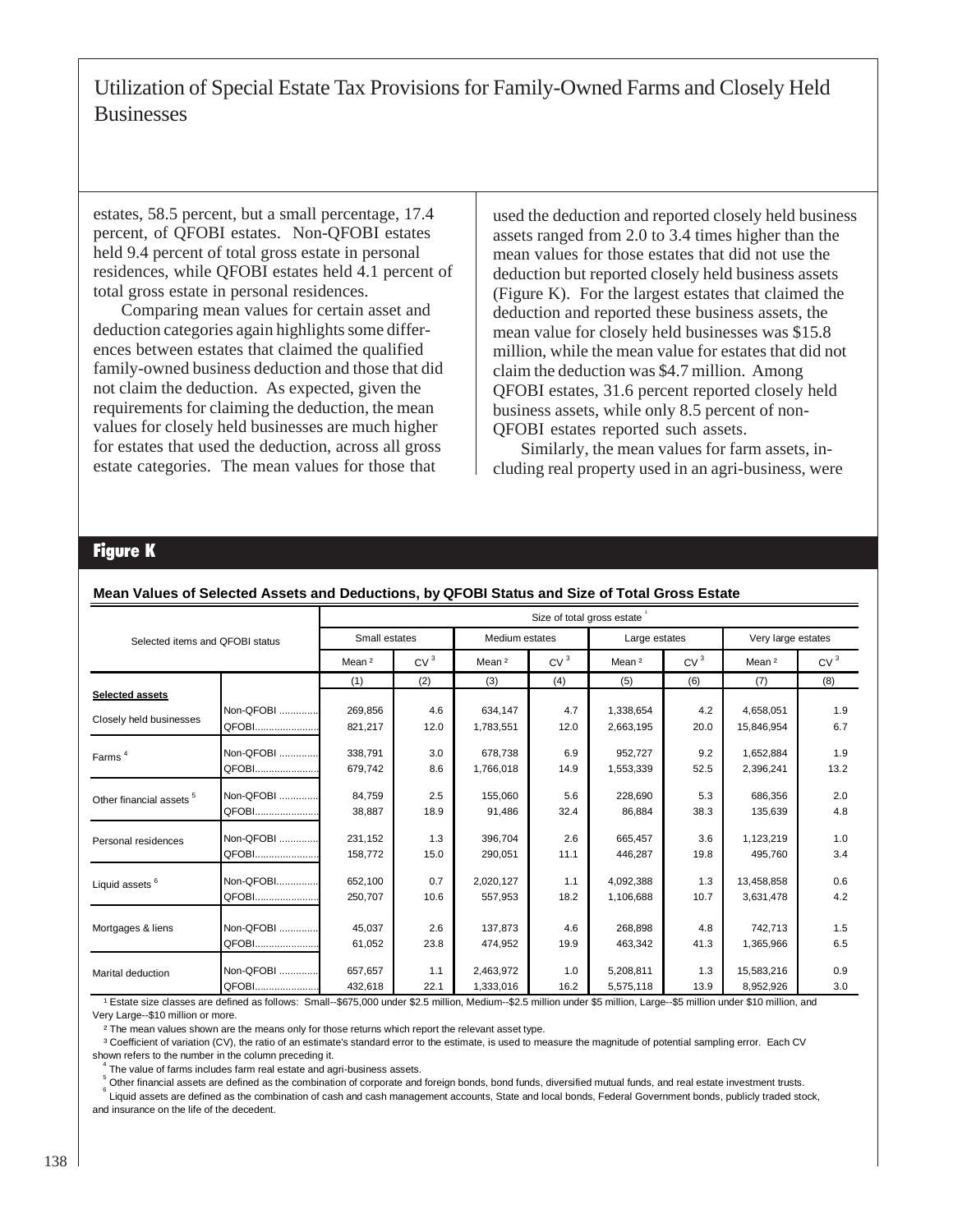substantially higher for those estates that reported farm assets and elected the business deduction [15]. The smallest difference between the means existed for the largest estates. The mean farm value for the largest estates that elected the deduction and reported farm assets, almost \$2.4 million, was 1.4 times the mean value for estates that did not elect the provision but reported farm assets, almost \$1.7 million. The largest difference between the means existed for the medium-sized estates. Those that claimed the deduction had mean farm values that were 2.6 times higher than the mean for estates that did not claim the deduction. Among QFOBI estates, 64.2 percent reported farm assets, while only 12.9 percent of non-QFOBI estates reported farm assets.

For a few asset categories, estates that did not claim the QFOBI deduction exhibited higher mean values than estates that did claim the deduction. Non-QFOBI estates reported between 2.6 and 3.7 times the value of liquid assets reported by QFOBI estates. Similarly, the values of personal residences were higher for those estates that did not use the deduction, although the differences between the means are less substantial. Estates that did not use the deduction reported between 1.4 and 2.3 times higher values for personal residences. Virtually all estates reported liquid assets, as 99.7 percent of non-QFOBI estates reported liquid assets and 98.4 percent of QFOBI estates reported liquid assets. Among non-QFOBI estates, 61.6 percent reported personal residences, while 43.6 percent of QFOBI estates reported personal residences.

Differences between QFOBI estates and non-QFOBI estates are also observed in the reporting of deductions. For medium-sized and very large estates, QFOBI estates that reported deductions for mortgages and liens had higher mean values for the deduction than non-QFOBI estates that reported the mortgages and liens deduction. The largest difference between the means existed for medium-sized estates. The mean value of the deduction for QFOBI estates that reported the deduction was 3.4 times the mean value of the deduction for non-QFOBI estates that reported the deduction.

In all but one gross estate category, non-QFOBI estates reported higher mean values for the marital deduction than did their QFOBI-estate counterparts. Again, the largest difference between the means

existed for medium-sized estates. The mean value of the marital deduction for non-QFOBI estates that reported the deduction was 1.8 times the mean value of the deduction for QFOBI estates that reported the deduction.

## Deferral of Tax and Installment Payments

Congress has also enacted legislation that lessens the burden of certain estate tax payments for estates comprised largely of closely held businesses. The legislation provides estates with an alternative to selling closely held interests in order to meet Federal tax responsibilities. Initially, in 1958, Congress introduced installment payments for these estates, and then, in 1976, Congress established rules for deferral of payments. Under the law, an estate's executor can elect to pay estate tax attributable to the business interest in two or more, but not exceeding ten, equal payments and defer tax payments for 5 years, paying only interest on the tax liability during the deferral period.

 In order to qualify for deferral of tax and installment payments, at least 35 percent of the value of adjusted gross estate must consist of an interest in a closely held business. Under the law in effect for 2001, the definition of closely held business included three types of entities: (1) sole proprietorships, (2) partnerships, if the estate included 20 percent of more of the partnership interest or if the partnership had 15 or fewer partners, and (3) corporations, if the estate included 20 percent or more of the voting stock of the corporation or if the corporation had 15 or fewer shareholders. An executor's decision to use these payment options is not contingent on the election of special use valuation. However, if the executor elects special use valuation, the same, lower value must be used for determining the deferred tax payments [16].

Relatively few estates for 2001 decedents chose to elect deferral of tax (DOT) due to ownership interests in closely held businesses. As shown in Figure L, only 382 estates, or 0.4 percent of all estates and 2.4 percent of estates that reported closely held and agri-business assets, elected to use this provision. Larger estates were much more likely to use the provision than their smaller counterparts. About 0.2 percent of small estates (those with less than \$2.5 million in total gross estate) used DOT.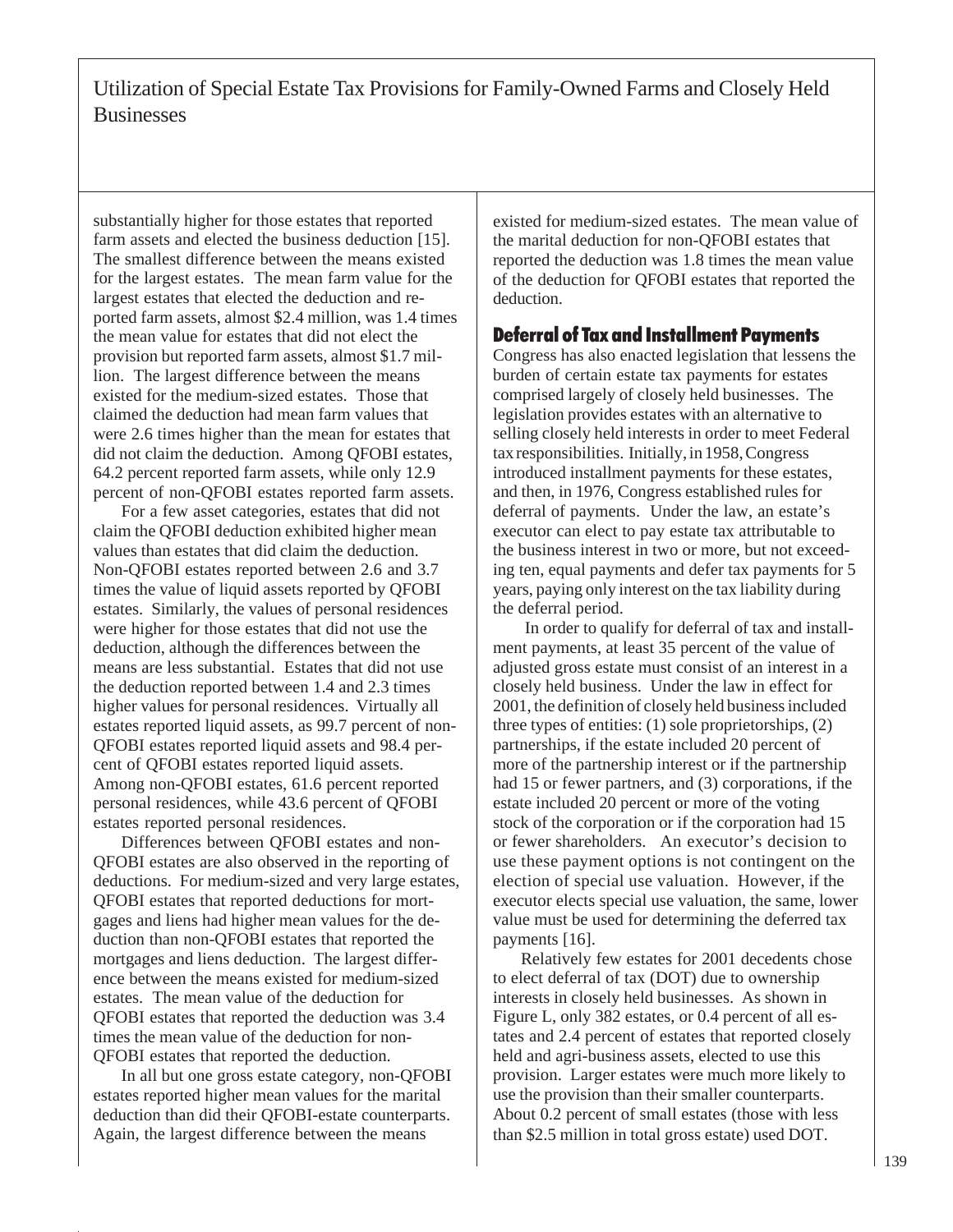## Figure L

#### **Number of Estates, Number That Held Closely Held Businesses or Agri-Business Assets, and Number That Elected DOT, by Size of Total Gross Estate**

| Size of total gross estate | Total number of<br>estates | Estates with closely held<br>businesses or agri-business assets | Estates that<br>elected DOT | CV <sup>1</sup> |
|----------------------------|----------------------------|-----------------------------------------------------------------|-----------------------------|-----------------|
|                            |                            |                                                                 |                             |                 |
|                            | 108,330                    | 15,612                                                          | 382                         | 11.8            |
|                            | 93.321                     | 11.711                                                          | 147                         | 26.5            |
|                            | 9,977                      | 2.219                                                           | 103                         | 18.7            |
|                            | 3.449                      | 1.056                                                           | 86                          | 13.7            |
|                            | 1,583                      | 626                                                             | 46                          | 2.7             |

<sup>1</sup> Coefficient of variation (CV), the ratio of an estimate's standard error to the estimate, is used to measure the magnitude of potential sampling error. The CVs shown refer to the number of estates that elected "DOT," shown in Column 3.

This percentage increased dramatically as size of gross estate increased, as 2.9 percent of the largest estates (those with \$10 million or more in total gross estate) used the provision. Estates deferred more than \$365.6 million in estate tax, or 58.9 percent of reported tax liabilities for those estates; closely held business assets for which tax was deferred totaled \$1.3 billion.

The mean age of decedents whose estates elected to defer tax was essentially the same as that of decedents whose estates did not elect deferral, 79.7 years compared to 79.4 years, respectively. In contrast, decedents from DOT estates differed in marital status compared to decedents from non-DOT estates, as shown in Figure M. While 43.5 percent of decedents from non-DOT estates were married at death and 42.4 percent were widowed, the percentages of DOT decedents with these statuses were 16.2 and 57.6, respectively.

An examination of marital status by sex for DOT estates shows differences between male and female

## Figure M

#### **Number of Estates That Elected DOT, by Sex and Marital Status**

|                |                    |        | DOT estates              |                 | Non-DOT estates |                  |                 |  |
|----------------|--------------------|--------|--------------------------|-----------------|-----------------|------------------|-----------------|--|
| Sex            | Marital status     | Number | Percent of total         | CV <sup>1</sup> | Number          | Percent of total | CV <sub>1</sub> |  |
|                |                    | (1)    | (2)                      | (3)             | (4)             | (5)              | (6)             |  |
| All            |                    | 382    | 100.0                    | 11.8            | 107,949         | 100.0            | 0.1             |  |
|                | Married            | 62     | 16.2                     | 17.4            | 46,972          | 43.5             | 1.2             |  |
|                | Widowed            | 220    | 57.6                     | 16.3            | 45,712          | 42.3             | 1.3             |  |
|                | Single             | 21     | 5.5                      | 54.4            | 10,083          | 9.3              | 3.3             |  |
|                | Other 2            | 80     | 20.9                     | 28.5            | 5,182           | 4.8              | 4.3             |  |
| <b>Females</b> | All                | 183    | 47.9                     | 18.6            | 52,097          | 48.3             | 1.1             |  |
|                | Married            | 3      | 0.8                      | 10.0            | 12,658          | 11.7             | 2.9             |  |
|                | Widowed            | 166    | 43.5                     | 19.7            | 31,827          | 29.5             | 1.7             |  |
|                | Single             | --     | $\overline{\phantom{a}}$ | --              | 5,059           | 4.7              | 5.0             |  |
|                | Other <sup>2</sup> | 14     | 3.7                      | 69.0            | 2,554           | 2.4              | 6.6             |  |
| <b>Males</b>   | All                | 199    | 52.1                     | 14.8            | 55,852          | 51.7             | 1.0             |  |
|                | Married            | 58     | 15.2                     | 18.3            | 34,315          | 31.8             | 1.5             |  |
|                | Widowed            | 53     | 13.9                     | 26.7            | 13,885          | 12.9             | 2.9             |  |
|                | Single             | 21     | 5.5                      | 54.4            | 5,024           | 4.7              | 4.6             |  |
|                | Other 2            | 66     | 17.3                     | 31.3            | 2,628           | 2.4              | 5.6             |  |

<sup>1</sup> Coefficient of variation (CV), the ratio of an estimate's standard error to the estimate, is used to measure the magnitude of potential sampoling error. The CVs shown in Columns 3 and 6 refer to the number of estates shown in Columns 1 and 4, respectively.

² Decedents who were divorced or separated, or whose marital status could not be determined, were assigned a marital status of Other.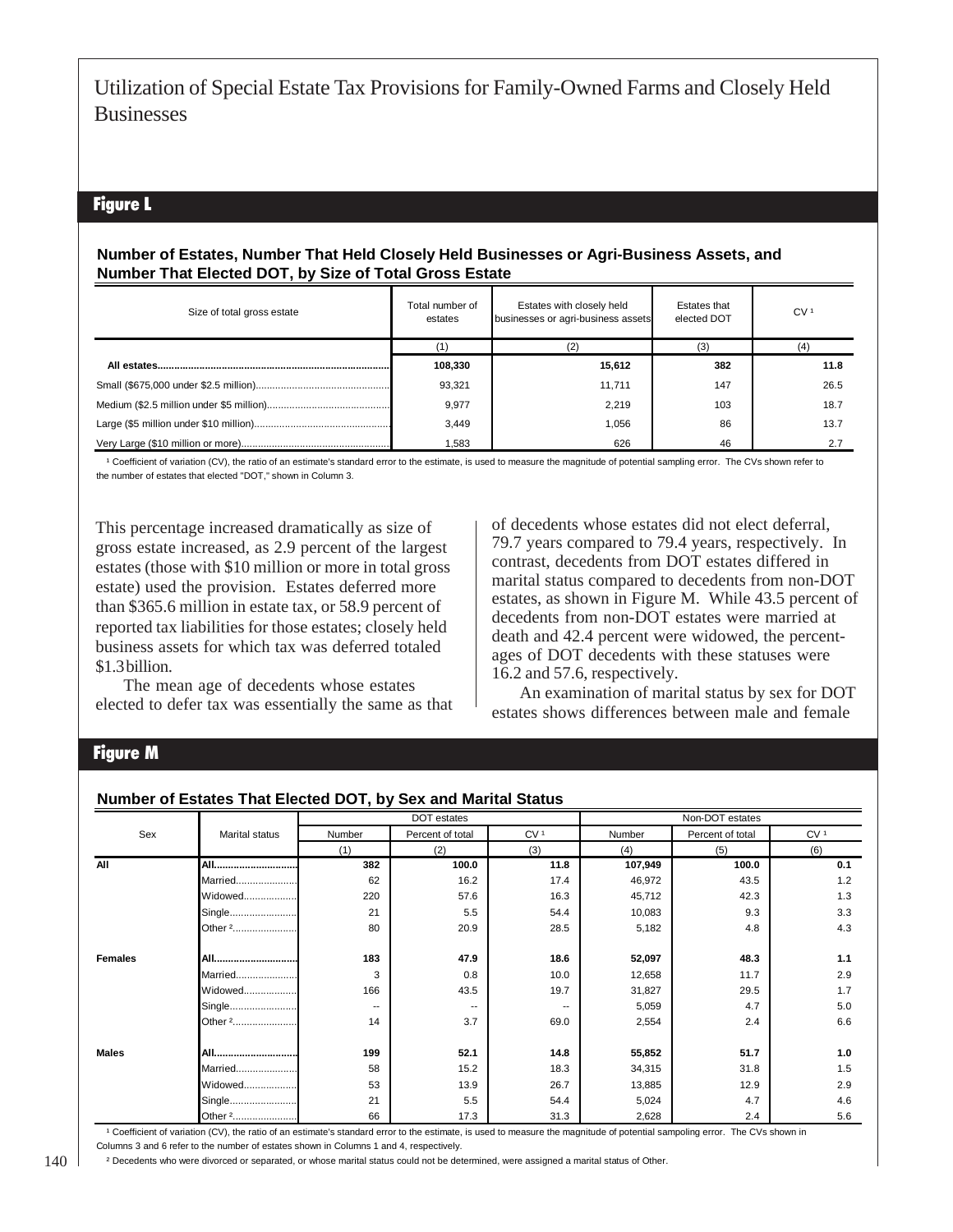decedents in this subpopulation. The largest percentage of male decedents from DOT estates, 33.2 percent, were separated, divorced, or marital status unknown, while only 7.7 percent of female decedents from DOT estates were separated, divorced, or marital status unknown. The predominant marital status among female DOT decedents was widowed, at 90.7 percent. Only 1.6 percent of females in the DOT sub-population were married, and none were single. In contrast, 26.6 percent of male DOT decedents were widowed, 29.1 percent were married, and 10.6 percent were single.

A comparison of estates that elected DOT to estates that did not elect DOT suggests that the two groups vary significantly in terms of liquidity. Liquidity, the ratio of liquid assets to debts, including reported net estate tax and mortgages and liens, was much lower for estates that elected to defer taxes, and the disparity was present across all size of gross estate categories. Overall, the liquidity ratio for estates that elected DOT was 0.6, while the ratio for non-DOT estates was 4.4. As shown in Figure N, the largest difference between liquidity for DOT and non-DOT estates was present for small estates.

Figure O presents the overall asset composition of estates that claimed DOT compared to those that did not claim the provision. As expected, given the requirements for claiming this provision, closely held businesses made up a much larger portion of DOT estates, 28.8 percent, compared to non-DOT estates, at 3.3 percent. DOT estates also contained significantly higher proportions of other real estate, farms, and other business assets than non-DOT estates. In contrast, DOT estates held substantially smaller proportions of total gross estate in personal residences and liquid assets.

The differences in asset holdings between DOT and non-DOT estates are also observable by examining the mean dollar values of asset types for similar size estates that hold those assets. As shown in Figure P, across size of gross estate categories, the mean value of closely held businesses for those estates that reported closely held businesses was between 1.9 and 3.0 times greater in estates that claimed DOT than in non-DOT estates. The difference between the means was greatest in very large estates, as DOT estates reported a mean value of \$13.6 million in closely held businesses, compared to

#### Figure N



**Liquidity Ratio of DOT and Non-DOT Estates, by Size of Total Gross Estate**

 \* Coefficient of variation (CV), the ratio of an estimate's standard error to the estimate, is used to measure the magnitude of potential sampling error.

<sup>1</sup> Liquidity ratio is defined as liquid assets (cash and cash management accounts, State and local bonds, Federal Government bonds, publicly traded stock, and life insurance) divided by net estate tax plus mortgages and liens.

 ² Estate size classes are defined as follows: Small--\$675,000 under \$2.5 million, Medium--\$2.5 million under \$5 million, Large--\$5 million under \$10 million, and Very Large--\$10 million or more.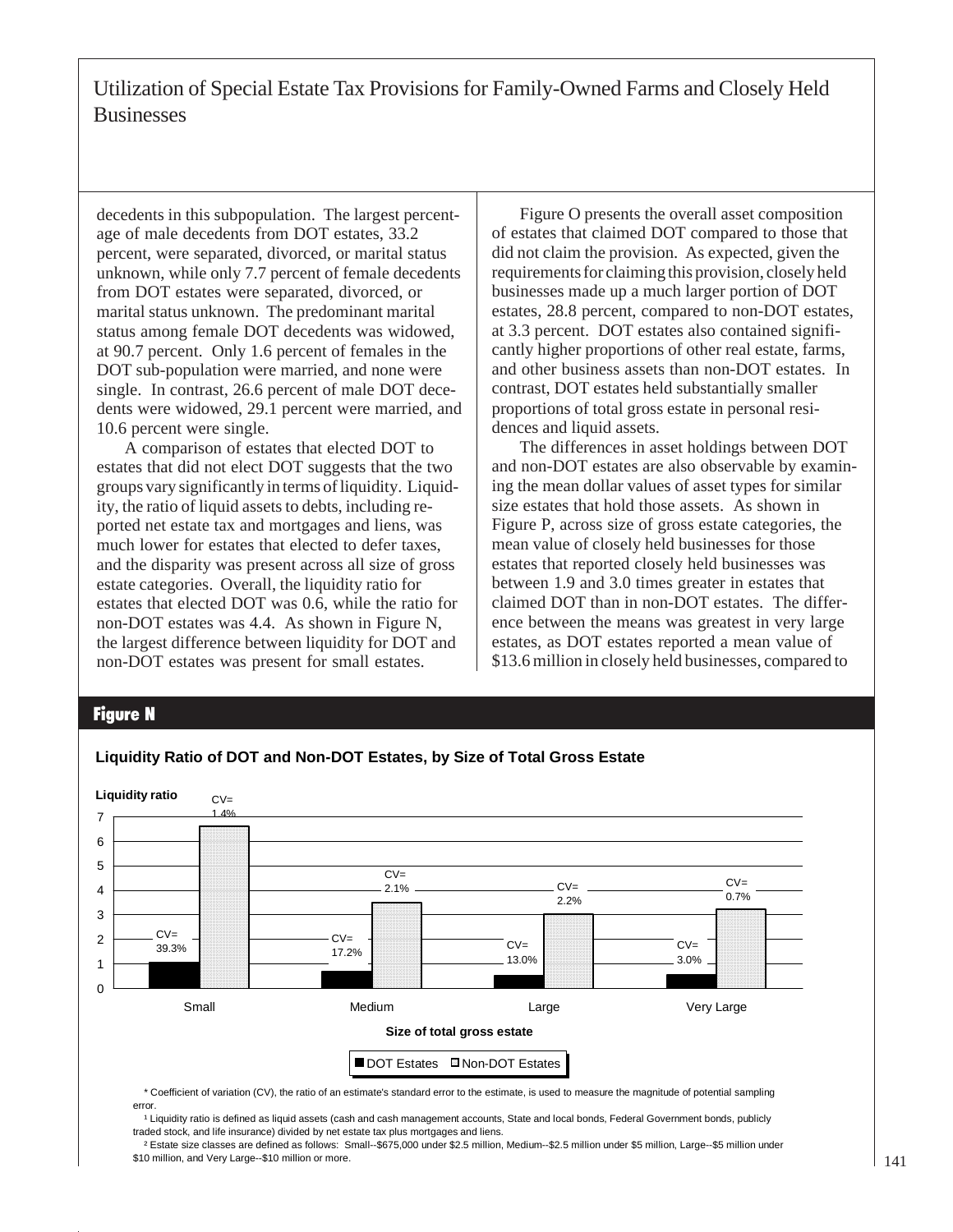## Figure O

#### **Composition of Estates, by DOT Status**



<sup>1</sup> The value of farms includes farm real estate and agri-business assets.

 ² Liquid assets are defined as the combination of cash and cash management accounts, State and local bonds, Federal Government bonds, publicly traded stock, and insurance on the life of the decedent.

 ³ Other financial assets are defined as the combination of corporate and foreign bonds, bond funds, diversified mutual funds, and real estate investment trusts.

 Other business assets are defined as the combination of limited partnerships, real estate partnerships, and miscellaneous business assets. 4 All other assets are comprised of retirement assets, mortgages and notes owed to the estate, depletable and intangible assets, art, and other 5 miscellaneous assets.

a mean value of \$4.5 million for non-DOT estates. Among DOT estates, 43.5 percent reported closely held business assets, while only 8.6 percent of non-DOT estates reported such assets.

For other asset types, non-DOT estates exhibited higher mean values than DOT estates. The mean value of liquid assets was between 1.7 and 2.8 times greater in non-DOT estates than in DOT estates. Among estates that elected DOT, 95.3 percent reported liquid assets, while 99.7 percent of non-DOT estates reported liquid assets.

Estates that claimed DOT differed from those that did not claim DOT in the reporting of deductions, as seen in Figure P. In each gross estate category, DOT estates that reported a deduction for mortgages and liens held a significantly higher value of mortgages and liens than their non-DOT counterparts. The disparity between the means was relatively small for small estates, as DOT estates had a mean value of \$94,571 in mortgages and liens, 2.1 times greater than the mean of \$45,146 reported by non-DOT

estates. The disparity between the means was greatest for large estates, where estates that claimed DOT and held mortgages and liens reported a mean value of \$832,122, nearly 3.3 times greater than the mean value of \$255,586 reported by non-DOT estates. Very large DOT estates that had mortgages and liens reported a mean of \$1,847,852, compared to \$715,820 for their non-DOT counterparts.

DOT estates with a marital deduction reported, on average, a lower value than their non-DOT counterparts. This is consistent with the demographic differences between the two subpopulations, as DOT decedents were more often widowed than non-DOT decedents.

#### Summary

At various points in legislative history, the U.S. Congress has sought to protect family-owned farms and closely held businesses by lessening the burden of the Federal estate tax. Three estate tax provisions were available to decedents who died in 2001, if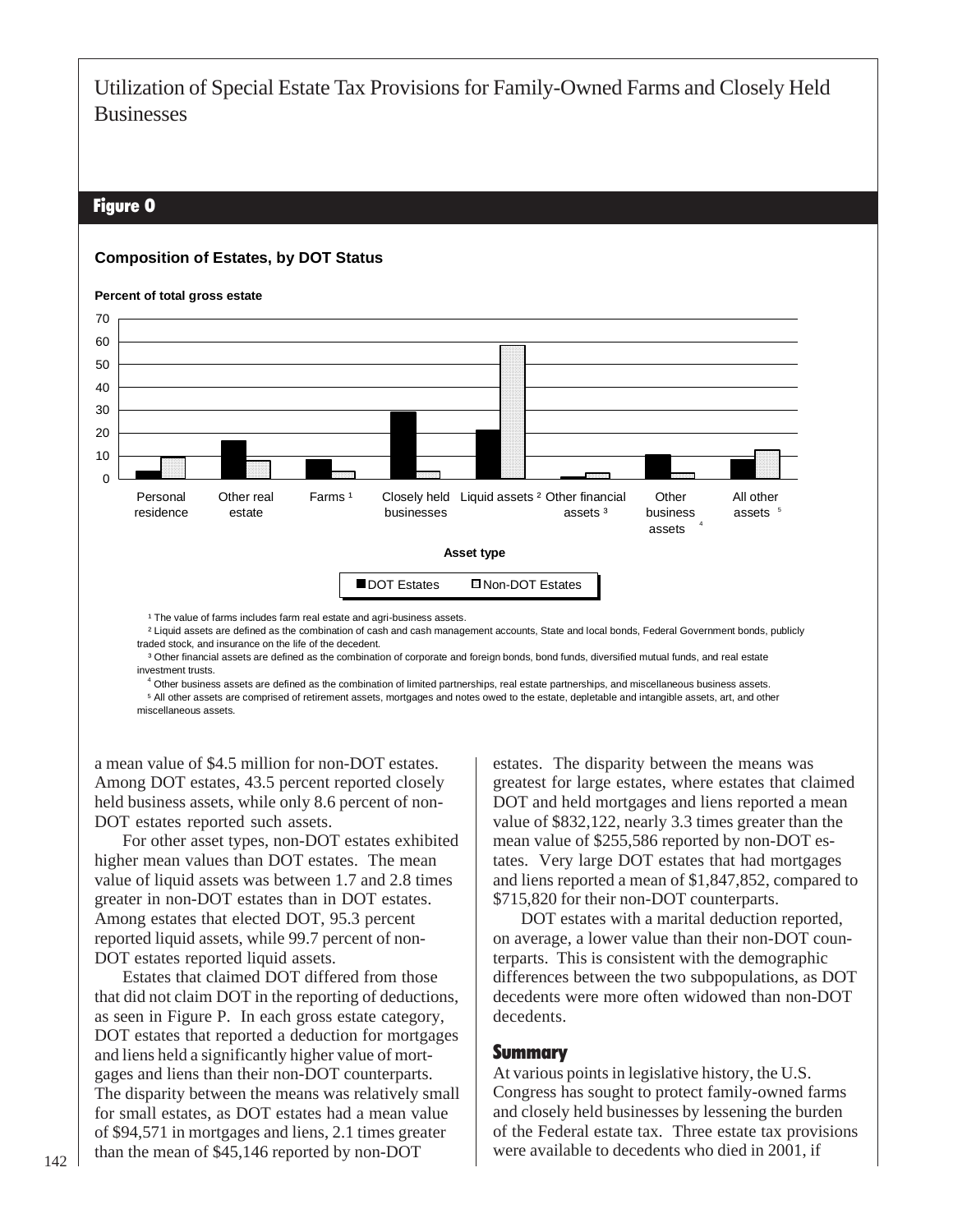## Figure P

#### **Mean Values of Selected Assets and Deductions, by DOT Status and Size of Total Gross Estate**

| Selected items and DOT status       |            |                   | Size of total gross estate <sup>1</sup> |                   |                 |                   |                 |                   |                    |  |  |  |
|-------------------------------------|------------|-------------------|-----------------------------------------|-------------------|-----------------|-------------------|-----------------|-------------------|--------------------|--|--|--|
|                                     |            | Small estates     |                                         |                   | Medium estates  |                   | Large estates   |                   | Very large estates |  |  |  |
|                                     |            | Mean <sup>2</sup> | CV <sub>3</sub>                         | Mean <sup>2</sup> | CV <sub>3</sub> | Mean <sup>2</sup> | CV <sub>3</sub> | Mean <sup>2</sup> | CV <sub>3</sub>    |  |  |  |
|                                     |            | (1)               | (2)                                     | (3)               | (4)             | (5)               | (6)             | (7)               | (8)                |  |  |  |
| <b>Selected assets</b>              |            |                   |                                         |                   |                 |                   |                 |                   |                    |  |  |  |
| Closely held businesses             | Non-DOT    | 287,205           | 4.5                                     | 650.442           | 4.8             | 1,332,778         | 4.3             | 4,468,959         | 2.0                |  |  |  |
|                                     | DOT        | 798,097           | 29.9                                    | 1,615,862         | 17.8            | 2,534,708         | 14.8            | 13,609,587        | 4.6                |  |  |  |
| Farms <sup>4</sup>                  | Non-DOT    | 354.657           | 2.9                                     | 708.906           | 6.7             | 939.734           | 9.5             | 1,541,979         | 1.9                |  |  |  |
|                                     | <b>DOT</b> | 628,065           | 26.5                                    | 1,111,339         | 29.4            | 1,596,856         | 29.7            | 4,464,228         | 6.1                |  |  |  |
|                                     | Non-DOT    | 84,473            | 2.5                                     | 154,934           | 5.6             | 229,317           | 5.2             | 685,590           | 2.1                |  |  |  |
| Other financial assets <sup>5</sup> | DOT        | 66,303            | 30.5                                    | 109,276           | 33.4            | 56,079            | 56.0            | 456,247           | 6.8                |  |  |  |
|                                     | Non-DOT    | 230,573           | 1.3                                     | 395,824           | 2.6             | 664,707           | 3.6             | 1,129,834         | 1.0                |  |  |  |
| Personal residences                 | <b>DOT</b> | 379,922           | 21.6                                    | 350,826           | 18.2            | 557,013           | 15.0            | 573,234           | 2.3                |  |  |  |
|                                     | Non-DOT    | 648,597           | 0.7                                     | 2,014,012         | 1.2             | 4,117,594         | 1.2             | 13,569,040        | 0.6                |  |  |  |
| Liquid assets <sup>6</sup>          | DOT        | 371,083           | 34.3                                    | 815.709           | 15.7            | 1,491,181         | 13.7            | 4,824,375         | 3.9                |  |  |  |
| <b>Selected deductions</b>          |            |                   |                                         |                   |                 |                   |                 |                   |                    |  |  |  |
|                                     | Non-DOT    | 45,146            | 2.6                                     | 140,486           | 4.6             | 255,586           | 5.0             | 715,820           | 1.5                |  |  |  |
| Mortgages & liens                   | <b>DOT</b> | 94,571            | 29.7                                    | 328,344           | 16.6            | 832,122           | 17.1            | 1,847,852         | 5.3                |  |  |  |
|                                     | Non-DOT    | 656,866           | 1.1                                     | 2,459,639         | 1.0             | 5,257,686         | 1.2             | 15,676,052        | 0.9                |  |  |  |
| Marital deduction                   | <b>DOT</b> | $***$             | $***$                                   | 702,221           | 8.4             | 1,579,094         | 40.9            | 5,153,984         | 3.6                |  |  |  |

\*\*Data deleted to prevent disclosure of individual taxpayer data.

<sup>1</sup> Estate size classes are defined as follows: Small--\$675,000 under \$2.5 million, Medium--\$2.5 million under \$5 million, Large--\$5 million under \$10 million, and Very Large--\$10 million or more.

<sup>2</sup> The mean values shown are the means only for those returns which report the relevant asset type.

<sup>3</sup> Coefficient of variation (CV), the ratio of an estimate's standard error to the estimate, is used to measure the magnitude of potential sampling error. Each CV shown refers to the number in the column preceding it.

 $4$  The value of farms includes farm real estate and agri-business assets.

 $5$  Other financial assets are defined as the combination of corporate and foreign bonds, bond funds, diversified mutual funds, and real estate investment trusts.

<sup>6</sup> Liquid assets are defined as the combination of cash and cash management accounts, State and local bonds, Federal Government bonds, publicly traded stock, and insurance on the life of the decedent.

estates met certain requirements: special use valuation, the qualified family-owned business deduction, and the deferral of Federal estate tax liabilities. For 2001, about 1,800 estates, or 1.7 percent of the estate tax decedent population, elected to use at least one of the three provisions. A total of 831 estates elected special use valuation, alone or in combination with the business deduction or deferral of estate taxes; 1,114 estates claimed the qualified family-owned business deduction, alone or in combination with special use or deferral of taxes; and 382 estates elected to defer estate taxes, alone or in combination with the other two business provisions.

The likelihood that an estate would utilize one of the three provisions varied by provision and size of gross estate. Smaller estates were more likely than their larger counterparts to utilize special use valuation, while larger estates were more likely to utilize

the qualified family-owned business deduction and deferral of taxes.

In terms of liquidity, defined as the ratio of liquid assets to debts (reported net estate tax and mortgages and liens), smaller estates were more liquid than their larger counterparts. This was true across all subpopulations, i.e., those estates that utilized a business provision and those that did not utilize a provision.

The asset composition and mean values for selected assets varied considerably by provision status--utilization or nonutilization of a provision. Those estates that elected special use valuation held a larger percentage of total gross estate in farm assets, compared to estates that did not elect special use. The mean farm value was also higher for estates that elected special use. Estates that did not elect special use held larger percentages of total gross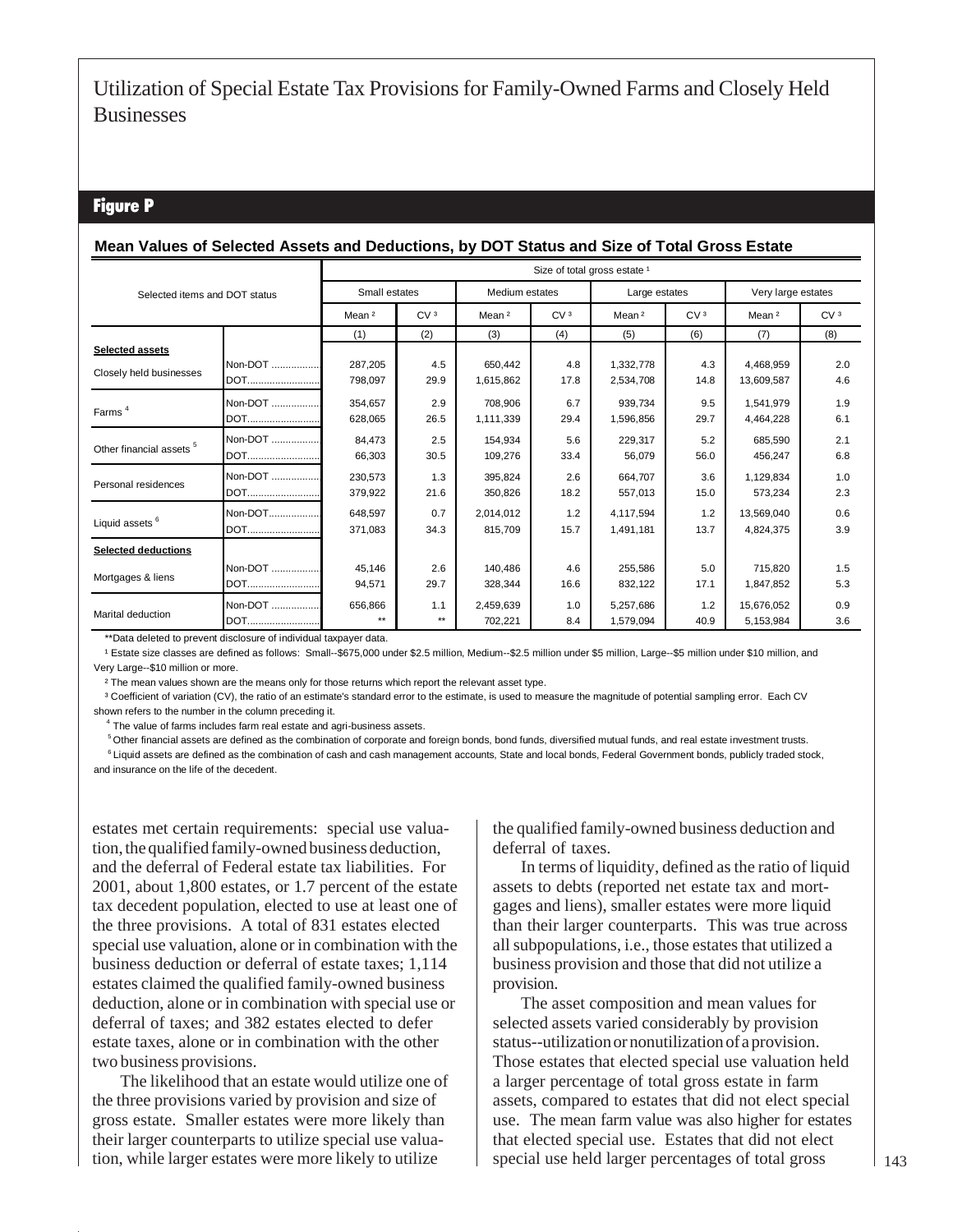estate in liquid assets and personal residences. Again, mean values for these assets were higher for nonelectors of special use compared to electors.

Turning to the qualified family-owned business deduction, estates that utilized the deduction held larger percentages of total gross estate in closely held businesses and farm assets, compared to estates that did not utilize the deduction. The mean values for these assets were also higher for estates that utilized the deduction. Those estates that did not use the deduction held larger percentages of gross estate in liquid assets and personal residences. Mean values for these assets were also higher for estates that did not use the deduction.

Those estates that deferred estate tax liabilities held larger percentages of gross estate in closely held businesses, real estate, farm assets, and other business assets and had a higher mean value for closely held businesses than estates that did not defer tax liabilities. Estates that did not defer tax held larger percentages of gross estate in liquid assets and personal residences, and those estates had a higher mean value for liquid assets, compared to estates that elected deferral.

## Data Sources and Limitations

Analysts in the Special Projects Section of SOI's Special Studies Branch, with SOI staff in the Cincinnati Submission Processing Center, conduct the Estate Tax Study, which extracts demographic, financial and asset data from Form 706, the Federal estate tax return. The Estate Tax Study is conducted on an annual basis, which allows production of filing year data on estate taxation. By focusing on a single year of death for a period of 3 years, the study also allows production of periodic year-of-death estimates. A single year of death is examined for 3 years in order to sample estate tax returns filed in years subsequent to the year of death, as 99 percent of all returns for decedents who die in a given year are filed by the end of the second calendar year following the year of death. The Estate Tax Study for the period 2001-2003 concentrates on year-ofdeath 2001, the latest year-of-death estimates available. Study years 2004-2006 will concentrate on year-of-death 2004.

For each study year, 2001-2003, a sample was selected from returns filed. Samples were limited to returns filed for decedents who died after 1981. The sample for the 2001 filing year included 10,838 returns out of a total population of 108,071. In 2002, the year in which most returns for 2001 decedents were filed, 13,415 returns were sampled out of a total of 99,604. There were 11,962 returns out of 73,127 sampled during Filing Year 2003. Of the 36,215 returns sampled during 2001-2003, there were 18,740 returns filed for 2001 decedents.

Estate tax returns were sampled while the returns were being processed for administrative purposes, but before any examination. Returns were selected on a flow basis, using a stratified random probability sampling method, whereby the sample rates were preset based on the desired sample size and an estimate of the population. The design had three stratification variables: year of death, age at death, and size of total gross estate plus adjusted taxable gifts. For the 2001-2003 filing years, the year of death variable was separated into two categories: 2001 year of death and non-2001 year of death. Age was disaggregated into four categories: under 40, 40 under 50, 50 under 65, and 65 and older (including age unknown). Total gross estate plus adjusted taxable gifts was limited to seven categories: under \$1 million, \$1 million under \$1.5 million, \$1.5 million under \$2.0 million, \$2.0 million under \$3.0 million, \$3.0 million under \$5.0 million, \$5.0 million under \$10.0 million, and \$10.0 million or more. Sampling rates ranged from 1 percent to 100 percent. Returns for over half of the strata were selected at the 100 percent rate.

Because almost 99 percent of all returns for decedents who die in a given year are filed by the end of the second calendar year following the year of death and because the decedent's age at death and the length of time between the decedent's date of death and the filing of an estate tax return are related, it was possible to predict the percentage of unfiled returns within age strata. The sample weights were adjusted accordingly, in order to account for returns for 2001 decedents not filed by the end of the 2003 filing year.

## Acknowledgment

The authors express a special note of thanks to Kim Henry, who provided invaluable assistance producing the statistics used in this article.